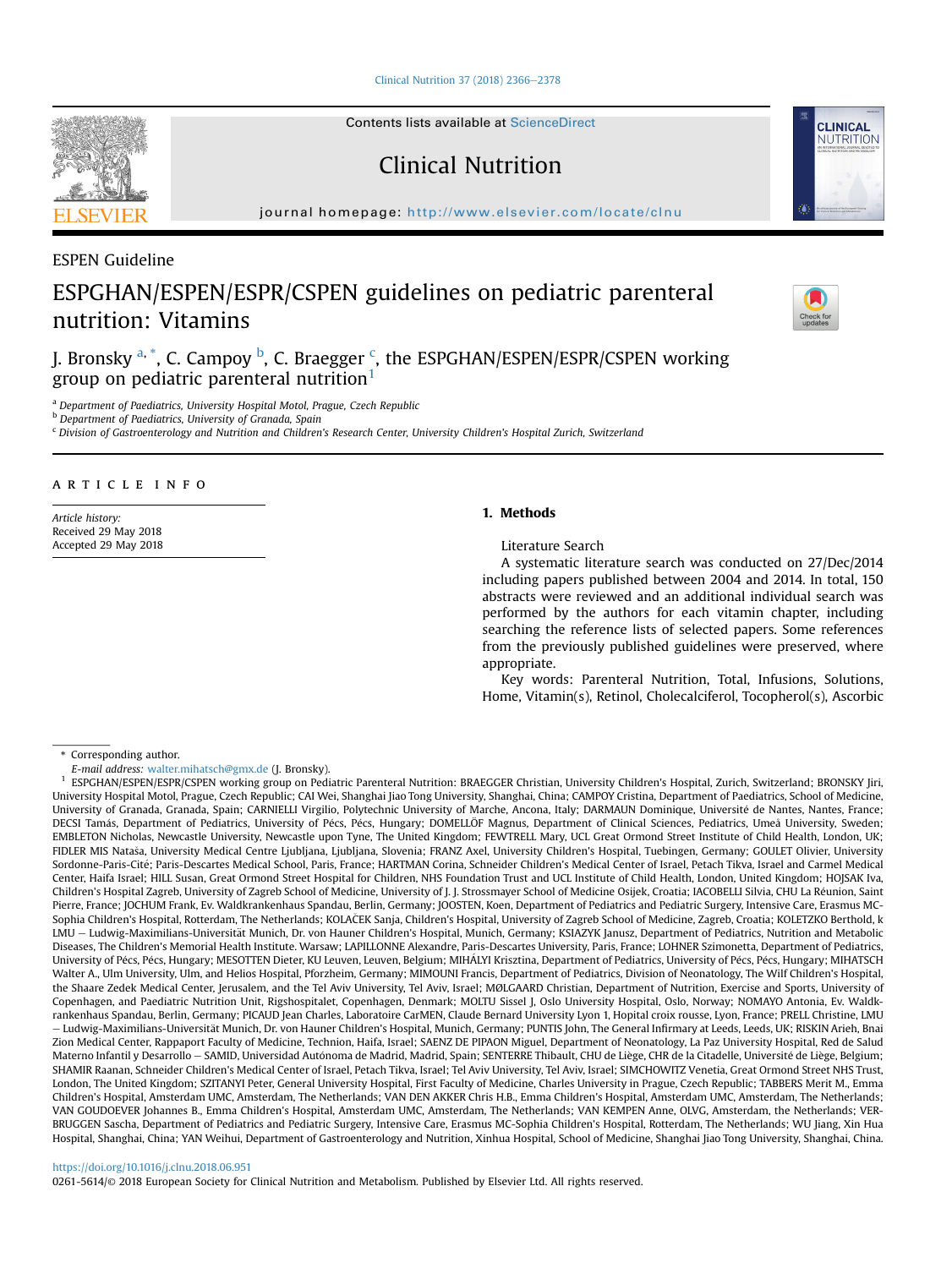|        | Table: Recommendations for vitamins in PN                                                                                                                                                                                                                                                                                                                   |
|--------|-------------------------------------------------------------------------------------------------------------------------------------------------------------------------------------------------------------------------------------------------------------------------------------------------------------------------------------------------------------|
| R 9.1  | Infants and children receiving PN should receive parenteral vitamins (LoE 4, RG 0, strong recommendation)                                                                                                                                                                                                                                                   |
| R 9.2  | Whenever possible water and lipid soluble vitamins should be added to the lipid emulsion or a mixture containing lipids to increase vitamin stability. (LoE 4,<br>RG 0, strong recommendation)                                                                                                                                                              |
| R 9.3  | Vitamins should be administered daily, if possible. Lipid-soluble vitamins should be given simultaneously to lipid emulsions; an exception is vitamin K, which<br>can be given weekly. Intermittent substitution twice or three times a week has a hypothetical risk of adverse effects from transient high levels. (LoE 4, RG 0,<br>strong recommendation) |
| R 9.4  | Optimal doses and infusion conditions for vitamins in infants and children have not been established. Vitamins should be given in doses mentioned in Table 1<br>of this chapter. However, these are based mainly on expert opinion. (GPP, conditional recommendation)                                                                                       |
| R 9.5  | Routine monitoring of vitamin concentrations (except of vitamin D) is not recommended because of lack of evidence for adequate benefits. In patients on<br>long-term PN (weeks) monitoring may be needed based on clinical indications. (LoE 4, RG 0, conditional recommendation)                                                                           |
| R 9.6  | Preterm infants on PN should receive 700-1500 IU/kg/day (or 227-455 ug/kg/day) of vitamin A, term infants 150-300 ug/kg/day (or 2300 IU (697 ug)/day),<br>and older children 150 ug/day. (LoE 3, RG 0, strong recommendation)                                                                                                                               |
| R 9.7  | There are substantial losses of vitamin A when given with a water-soluble solution; therefore, parenteral lipid soluble vitamins should be given with the lipid<br>emulsion whenever possible, (LoE 3, RG 0, strong recommendation)                                                                                                                         |
| R 9.8  | Preterm infants on PN should receive 200–1000 IU/day (or 80–400 IU/kg/day) of vitamin D, term infants up to 12 months of age 400 IU/day (or 40–150 IU/kg/<br>day), and older children 400-600 IU/day. (LoE 3, RG 0, strong recommendation)                                                                                                                  |
| R 9.9  | Paediatric patients receiving long-term PN should be monitored periodically for vitamin D deficiency. In patients with 25 (OH) vitamin D serum<br>concentrations <50 nmol/L, additional supplementation with vitamin D should be provided. (LoE 3, RG 0, strong recommendation)                                                                             |
| R 9.10 | Oral supplementation of vitamin D should be considered in patients on partial PN as well as during weaning from parenteral nutrition. (LoE 3, RG 0, strong<br>recommendation)                                                                                                                                                                               |
| R 9.11 | The total dose of vitamin E should be $\leq$ 11 mg/day for infants and children below 11 years, when new fat emulsions containing LC-PUFAs and vitamin E are<br>given. (LoE $2+$ , RG B, strong recommendation)                                                                                                                                             |
| R 9.12 | For preterm infants, the total dose of vitamin E should be between 2.8 and 3.5 mg/kg/day, but should not exceed 11 mg/day. (LoE 2+, RG B, strong<br>recommendation)                                                                                                                                                                                         |
| R 9.13 | To properly assess vitamin E status, the ratio between serum vitamin E/total serum lipids should be used. (GPP, conditional recommendation)                                                                                                                                                                                                                 |
| R 9.14 | Preterm and term infants up to 12 months of age on PN should receive 10 ug/kg/day, and older children 200 ug/day of vitamin K. (LoE 3, RG 0, strong<br>recommendation)                                                                                                                                                                                      |
| R 9.15 | Classical coagulation tests can be used in low-risk infants for indirect evaluation of vitamin K status, but are not specific to vitamin K deficiency. (LoE 3, RG 0,<br>conditional recommendation)                                                                                                                                                         |
| R 9.16 | Undercarboxylated Serum Vitamin K-Dependent Proteins (PIVKA-II) seem to be a useful biomarker of subclinical vitamin K deficiency for at-risk patient<br>groups and should be used when locally available. (LoE 3, RG 0, conditional recommendation)                                                                                                        |
| R 9.17 | Newborns who are unable to take oral vitamin K or whose mothers have taken medications that interfere with vitamin K metabolism should follow a specific<br>supplementation protocol, according to local policy. (LoE 4, RG 0, strong recommendation)                                                                                                       |
| R 9.18 | Preterm and term infants up to 12 months of age on PN should receive $15-25$ mg/kg/day, and older children 80 mg/day of vitamin C. (LoE 3, RG 0, strong<br>recommendation)                                                                                                                                                                                  |
| R 9.19 | Preterm and term infants up to 12 months of age on PN should receive 0.35–0.50 mg/kg/day, and older children 1.2 mg/day of thiamine. (GPP, conditional<br>recommendation)                                                                                                                                                                                   |
| R 9.20 | Preterm and term infants up to 12 months of age on PN should receive 0.15–0.2 mg/kg/day, and older children 1.4 mg/day of riboflavin. (GPP, conditional<br>recommendation)                                                                                                                                                                                  |
| R 9.21 | Preterm and term infants up to 12 months of age on PN should receive 0.15-0.2 mg/kg/day, and older children 1.0 mg/day of pyridoxine. (GPP, conditional<br>recommendation)                                                                                                                                                                                  |
| R 9.22 | Preterm and term infants up to 12 months of age on PN should receive 0.3 ug/kg/day, and older children 1 ug/day of cobalamin. (GPP, conditional<br>recommendation)                                                                                                                                                                                          |
| R 9.23 | Preterm and term infants up to 12 months of age on PN should receive 4–6.8 mg/kg/day, and older children 17 mg/day of niacin. (GPP, conditional<br>recommendation)                                                                                                                                                                                          |
| R 9.24 | Preterm and term infants up to 12 months of age on PN should receive 2.5 mg/kg/day, and older children 5 mg/day of pantothenic acid. (GPP, conditional<br>recommendation)                                                                                                                                                                                   |
| R 9.25 | Preterm and term infants up to 12 months of age on PN should receive 5–8 ug/kg/day, and older children 20 ug/day of biotin. (GPP, conditional<br>recommendation)                                                                                                                                                                                            |
| R 9.26 | Preterm and term infants up to 12 months of age on PN should receive 56 $\mu$ g/kg/day and older children 140 $\mu$ g/day of folic acid. The adequacy of current<br>recommendations needs to be confirmed. (LoE 3, RG 0, strong recommendation)                                                                                                             |

Acid, Thiamin(e), Riboflavin, Pyridoxin(e), Vitamin B 12, Cobalamin, Niacin, Pantothenic Acid, Biotin, Folic Acid, Folate

Age limit:  $0-18$  years (child\* or boy\* or girl\* or adolescent\* or pediatric\* or paediatric\* or infant\* or newborn\* or neonat\* or toddle\* or schoolchild\*)

Language: English

# 2. Introduction

| R 9.1 |            | Infants and children receiving PN should receive parenteral |  |  |  |
|-------|------------|-------------------------------------------------------------|--|--|--|
|       |            | vitamins (LoE 4, RG 0, strong recommendation, strong        |  |  |  |
|       | consensus) |                                                             |  |  |  |
|       |            |                                                             |  |  |  |

R 9.2 Whenever possible water and lipid soluble vitamins should be added to the lipid emulsion or a mixture containing lipids to increase vitamin stability. (LoE 4, RG 0, strong recommendation, strong consensus)

R 9.3 Vitamins should be administered daily, if possible. Lipid-soluble vitamins should be given simultaneously to lipid emulsions; an

| (continued) |                                                                                                                                                                                                                                                                                                              |
|-------------|--------------------------------------------------------------------------------------------------------------------------------------------------------------------------------------------------------------------------------------------------------------------------------------------------------------|
|             | exception is vitamin K, which can be given weekly. Intermittent<br>substitution twice or three times a week has a hypothetical risk<br>of adverse effects from transient high levels. (LoE 4, RG 0, strong<br>recommendation, strong consensus)                                                              |
| R 9.4       | Optimal doses and infusion conditions for vitamins in infants<br>and children have not been established. Vitamins should be<br>given in doses mentioned in Table 1 of this chapter. However,<br>these are based mainly on expert opinion. (GPP, conditional<br>recommendation, strong consensus)             |
| R 9.5       | Routine monitoring of vitamin concentrations (except of<br>vitamin D) is not recommended because of lack of evidence for<br>adequate benefits. In patients on long-term PN (weeks)<br>monitoring may be needed based on clinical indications. (LoE 4,<br>RG 0, conditional recommendation, strong consensus) |
|             |                                                                                                                                                                                                                                                                                                              |

A sufficient supply of vitamins is essential for growth and development. Little new data has been published in this area during the last 30 years. Parenteral vitamins are usually administered as a mixture of different vitamins. Some vitamins may adhere to the tubing and/or be degraded by light, whilst environmental humidity and temperature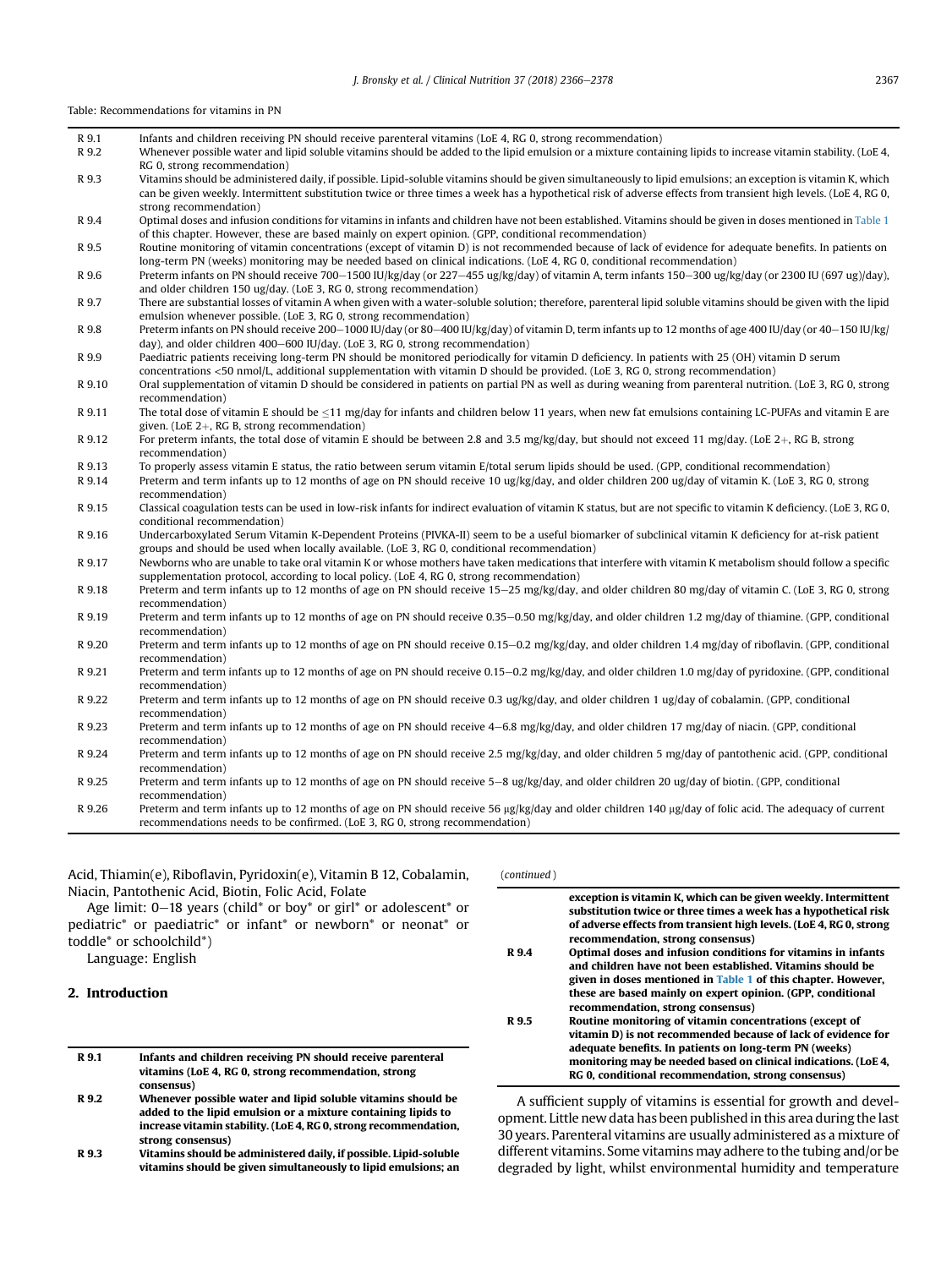also play a role. Therefore, the actual amount of vitamins delivered to the patient may be much lower than the intended dose, particularly in the case of retinol (vitamin A) and in premature infants who receive solutions with slow infusion rates. The optimal parenteral vitamin requirements for children and neonates have never been determined. Moreover, there are just a few multivitamin preparations available for preterm infants and neonates. The available products for infants contain the same relative amount of lipid soluble vitamins despite different pharmacological properties in different preparations (combined water and fat soluble vitamin solution versus only fat soluble vitamin preparation). Adult formulations containing propylene glycol and polysorbate additives are not recommended for use in infants because of concerns about potential toxicity. Furthermore, there is little data on vitamin needs of childrenwith acute and chronic diseases whose requirements might differ.

All studies determining vitamin levels during intravenous supply have been undertaken with commercially available mixtures, either given in the glucose-amino acid solution or in the lipid emulsion. Therefore, current recommendations are based on the composition of specific products. Parenteral vitamin dosages that have been previously recommended  $[1-3]$  $[1-3]$  $[1-3]$  have been used without apparent harmful effects in clinical practice for a number of years.

#### 3. Fat soluble vitamins (A, D, E and K)

Infants and particularly low birth weight infants have low body stores of vitamins at birth due to a limited transfer of lipid-soluble substrates across the maternal placenta. Preterm infants show higher risk of liposoluble vitamin deficiencies because they have: 1) low lipid stores, 2) low stores of fat-soluble vitamins, 3) low levels of protein and lipoprotein transport  $[4-7]$  $[4-7]$  $[4-7]$ . Therefore, a sufficient supply of fat-soluble vitamins to preterm infants from the first days of life is recommended.

Vitamin A is most vulnerable to degradation by light emitted near its absorption maximum at wavelengths of 330-350 nm, vitamin E at 285-305 nm. Red plastic bags offered for protecting the syringes are impervious for wavelengths from 190 to 590 nm and amber light-protecting tubing material absorbs wavelengths from 290 to 450 nm. The most detrimental factor for vitamins A and E is intense sunlight, consisting of the whole light spectrum including the ultraviolet range. In contrast, both neon light illuminating the intensive care unit at night and phototherapy lamps have little degrading effect on vitamin A. Exposure of PN solutions to light is also associated with increased production of peroxides and is not protectable by addition of multivitamins to the solution [\[8\]](#page-10-0). Losses to tubing and light degradation depend on whether vitamins are given with a lipid emulsion or in the glucose amino acid mixture and vary for different lipid soluble vitamins.

Generally, daily parenteral doses of the fat-soluble vitamins are similar to oral recommended daily allowances (higher bioavailability, but also higher requirements).

# 3.1. Vitamin A

| R 9.6 | Preterm infants on PN should receive 700-1500 IU/kg/day (or<br>227-455 ug/kg/day) of vitamin A, term infants 150-300 ug/kg/                                                                                                                                    |
|-------|----------------------------------------------------------------------------------------------------------------------------------------------------------------------------------------------------------------------------------------------------------------|
|       | day (or 2300 IU (697 ug)/day), and older children 150 ug/day.                                                                                                                                                                                                  |
|       | (LoE 3, RG 0, strong recommendation, strong consensus)                                                                                                                                                                                                         |
| R 9.7 | There are substantial losses of vitamin A when given with a<br>water-soluble solution; therefore, parenteral lipid soluble<br>vitamins should be given with the lipid emulsion whenever<br>possible. (LoE 3, RG 0, strong recommendation, strong<br>consensus) |
|       |                                                                                                                                                                                                                                                                |

Vitamin A (group of retinoids  $=$  retinol  $+$  beta $c$ arotene  $+$  carotenoids) plays an essential role in vision, normal differentiation and maintenance of epithelial cells, adequate immune function (T-cell function), reproduction, growth and development. There are provitamin A active compounds, beta-carotene, alpha-carotene and cryptoxanthin. Bioconversion efficiency from provitamin A ranges from 3.6:1 to 28:1. The dietary reference intakes mention retinol activity equivalents (RAEs).

1 RAE  $= 1$ ug retinol  $= 12$  ug beta-carotene  $= 24$  ug alphacarotene  $= 24$  ug beta-cryptoxanthin

# 1 RAE  $=$  3.33 International Units (IU) of vitamin A

Vitamin A is stored in the liver and released bound to retinolbinding protein (RBP) and coupled to transthyreitin [\[9\]](#page-10-0). Prophylactic supplementation of vitamin A was reported to protect against bronchopulmonary dysplasia and to reduce the requirement for oxygen support [\[10,11\].](#page-10-0) There are clinical conditions that may be associated with vitamin A deficiency  $-$  such as infection (sepsis, HIV), burns, mechanical ventilation, steroid use, hepatobiliary dysfunction, renal failure, trauma, hematooncological, intestinal dysfunction (abetalipoproteinemia), protein-energy malnutrition, zinc deficiency or cystic fibrosis. What constitutes an 'adequate' supply of vitamin A for premature neonates remains controversial and the "adequate" concentration of plasma vitamin A in very low birth weight infants is not known. Serum concentrations below 200  $\mu$ g/l (0.7  $\mu$ mol/l) have been considered to indicate deficiency in premature infants and concentrations below  $100 \mu g/l$  (0.35  $\mu$ mol/l) indicate severe deficiency and depleted liver stores. The range of normal values for children older than 6 months of age (including adults) is  $300-800 \,\mu$ g/l (1.05-2.8  $\mu$ mol/ l). Vitamin A status may be also assessed as serum retinol (normal range  $1-3$  µmol/l measured by HPLC) or the concentration of RBP  $\langle$  <0.48 mmol/L is associated with severe vitamin A deficiency). Both the plasma RBP response  $[12,13]$  and the relative rise in serum retinol concentration  $[14]$  following intramuscular (I.M.) vitamin A administration have been described as useful tests to assess functional vitamin A status. Under stress conditions, serum retinol is not reliable and it is recommended to use the RBP/ transthyretin ratio instead [\[9\].](#page-10-0)

Vitamin A undergoes substantial photo-degradation and adsorptive loss when given in combination with the water soluble vitamins as part of the glucose-amino acid infusion. In premature neonates, it has been proposed to use shorter I.V. tubing and a shorter infusion time or to supply the more stable vitamin A ester retinyl palmitate or to give the multivitamin solution with the lipid emulsion  $[15-17]$  $[15-17]$  $[15-17]$ .

The total delivery of retinol from parenteral infusions has been consistently reported to be below 40% of the intended dose [\[15,18,19\]](#page-10-0). The major proportion of retinol losses is due to adsorption onto the tubing materials within the first hour of infusion, whereas retinyl palmitate tends to adsorb to tubing material to a lesser extent. The available ''micro tubing'' made of polyurethane is more prone to adsorb lipophilic substances than standard PE tubing [\[20\]](#page-10-0). PE and PVC tubing materials seem to have comparable adsorption behaviours. Supplying vitamin A in a lipid emulsion is the most feasible way to reduce losses.

Recommendations for intravenous vitamin A supply are given in [Table 1.](#page-3-0) Supplementing vitamin A as retinyl palmitate (1000 IU/day vitamin A) in premature infants for 28 days in addition to parenteral nutrition (400 IU/day) and enteral supply (1500 IU/day) led to significantly higher serum levels than at birth but with a wide range of variation - 32% still had levels below 200  $\mu$ g/l [\[21\].](#page-10-0)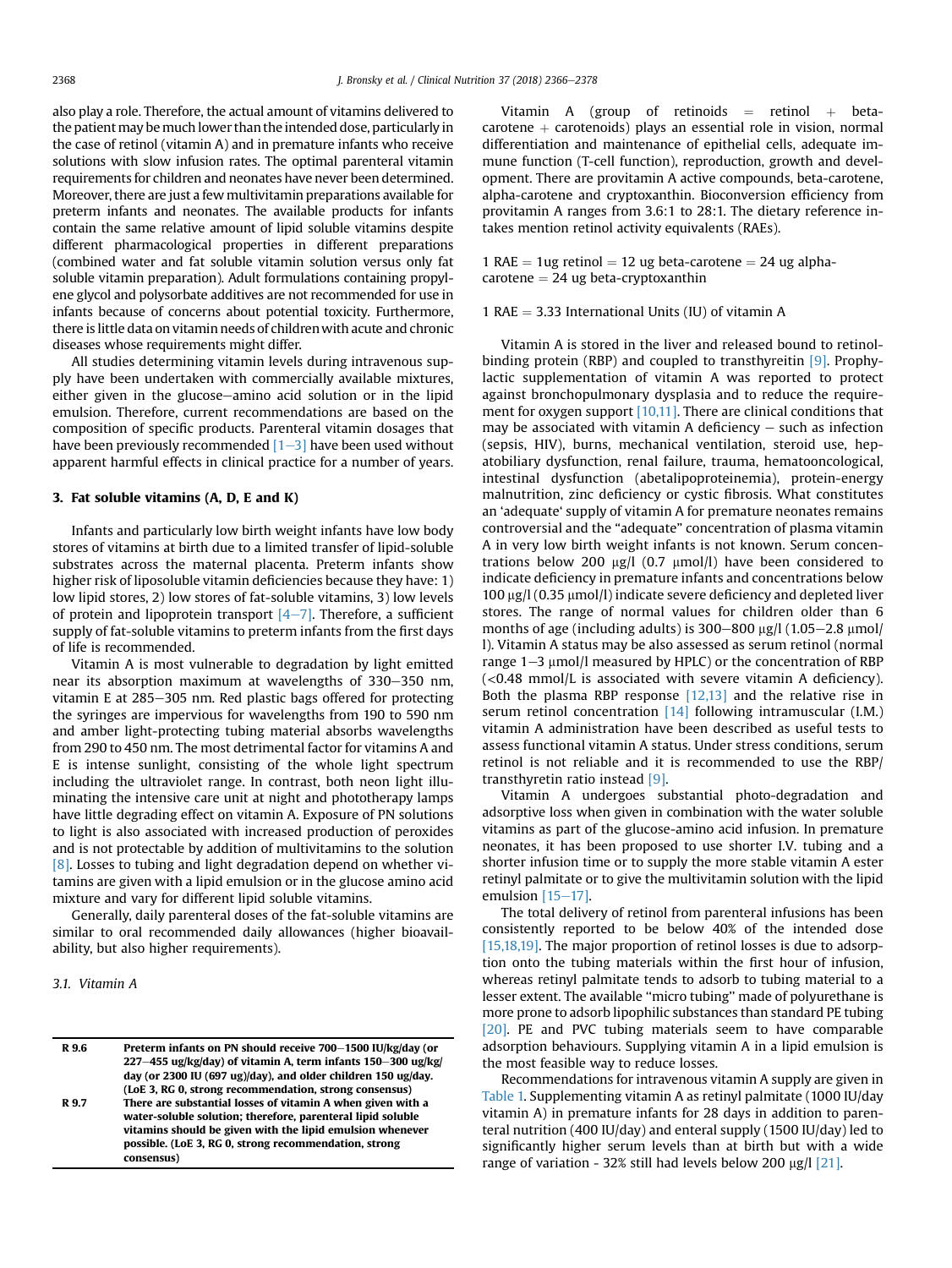<span id="page-3-0"></span>

| æл |  |
|----|--|
|----|--|

| Recommended doses for parenteral supply of fat soluble and water soluble vitamins for preterm infants, infants and children. |  |
|------------------------------------------------------------------------------------------------------------------------------|--|
|------------------------------------------------------------------------------------------------------------------------------|--|

|                        | Preterm infants                        | Infants $-12$ months                    | Children and adolescents $1-18$ years |
|------------------------|----------------------------------------|-----------------------------------------|---------------------------------------|
| Vitamin A <sup>a</sup> | 700-1500 IU/kg/d (227-455 ug/kg/d)     | 150-300 ug/kg/d or 2300 IU/d (697 ug/d) | $150 \text{ ug/d}$                    |
| Vitamin D <sup>b</sup> | 200-1000 IU/d or 80-400 IU/kg/d        | 400 IU/d or 40-150 IU/kg/d              | 400 $-600$ IU/d                       |
| Vitamin E <sup>c</sup> | 2.8-3.5 mg/kg/d or 2.8-3.5 IU/kg/d     | 2.8-3.5 mg/kg/d or 2.8-3.5 IU/kg/d      | 11 mg/d or 11 $IU/d$                  |
| Vitamin K              | 10 ug/kg/d (recommended, but currently | 10 ug/kg/d (recommended, but currently  | $200 \text{ ug/d}$                    |
|                        | not possible) <sup>d</sup>             | not possible) $d$                       |                                       |
| Vitamin C              | $15-25$ mg/kg/d                        | $15-25$ mg/kg/d                         | $80 \text{ mg/d}$                     |
| Thiamine               | $0.35 - 0.50$ mg/kg/d                  | $0.35 - 0.50$ mg/kg/d                   | $1.2 \text{ mg/d}$                    |
| Riboflavin             | $0.15 - 0.2$ mg/kg/d                   | $0.15 - 0.2$ mg/kg/d                    | $1.4 \text{ mg/d}$                    |
| Pyridoxine             | $0.15 - 0.2$ mg/kg/d                   | $0.15 - 0.2$ mg/kg/d                    | $1.0$ mg/d                            |
| Niacin                 | $4-6.8$ mg/kg/d                        | $4-6.8$ mg/kg/d                         | $17 \text{ mg/d}$                     |
| Vitamin B12            | $0.3$ ug/kg/d                          | $0.3$ ug/kg/d                           | $1$ ug/d                              |
| Pantothenic acid       | $2.5 \text{ mg/kg/d}$                  | $2.5 \text{ mg/kg/d}$                   | $5 \text{ mg/d}$                      |
| Biotin                 | 5-8 $\frac{u}{g}$ /kg/d                | $5-8$ ug/kg/d                           | $20 \text{ ug/d}$                     |
| Folic acid             | $56 \mu g/kg/d$                        | $56 \mu g/kg/d$                         | $140 \text{ µg}/d$                    |

 $a$  1 ug RAE (retinol activity equivalent) = 1 ug all-trans retinol = 3.33 IU vitamin A. In infants an intravenous vitamin A supply of about 920 IU/kg per day together with the water soluble mixture or 230–500 IU/kg per day with the lipid emulsion are often used. Since losses are quite variable and losses are higher in the water soluble mixture, the amount delivered to the patient may be estimated to be approx. 300-400 IU/kg per day for both options. Recommended daily parenteral dose for term neonates is 2300 IU and for preterm neonates approx. 700-1500 IU/kg  $[2,9,17,49,55,95]$ .

 $\frac{b}{c}$  For practical reasons, recommended doses of vitamin D for preterm and term infants are given not only as absolute quantity but also as per kg body weight.<br>C Unper limit in proterm and term infants should not ave

Upper limit in preterm and term infants should not exceed 11 mg/d; however, higher doses of vitamin E/day after using the new lipid emulsions and multivitamins

together have been shown with apparently no harmful effect. Upper limit for children and adolescents should be established in further well designed studies.

<sup>d</sup> Current multivitamin preparations supply higher vitamin K amounts without apparent adverse clinical effects. Dose is independent on local policy of VKDB prevention.

# 3.1.1. Vitamin A supplementation for preventing morbidity and mortality in very low birth weight infants

In premature infants, vitamin A deficiency probably plays a role in respiratory infections and development of bronchopulmonary dysplasia (BPD). A recent survey has shown that approximately 76% of VLBW neonates suffer from vitamin A deficiency (compared to 63% of term neonates). The rate of deficiency is higher in infants with lower gestational age and birth weight  $[4]$ . In another survey, more than 80% of neonatal departments introduced vitamins during the first three days of life [\[22\]](#page-10-0). In preterm infants with BPD, lower plasma beta-carotene and vitamin A concentrations were described [\[23\]](#page-10-0). Level 1 evidence exists only for VLBW infant with gestational age <32 weeks or birth weight <1500 g. A Cochrane review [\[24\]](#page-10-0) found an association of vitamin A supply and a reduction in death or oxygen requirement at one month of age and of oxygen requirement of survivors at 36 weeks post-menstrual age, with this latter outcome being confined to infants with a birth weight <1000 g. This review was recently updated and previously reported outcomes were confirmed with data from nine RCTs that met the inclusion criteria [\[25\].](#page-10-0) Moreover, developmental assessment of 88% of surviving infants in the largest trial showed no differences between the groups at  $18-22$  months of age, corrected for prematurity. Similar results were reported in studies using different regimens of vitamin A dosage. Three trials with information on retinopathy of prematurity (ROP) suggested a trend towards reduced incidence in infants receiving vitamin A supplementation. There was no effect shown on spontaneous closure rate of patent ductus arteriosus, nosocomial sepsis or intraventricular haemorrhage. No adverse effects were reported. However, intramuscular injections of vitamin A were painful.

A recent double-blind RCT described the effect of omega-3 FA on the oxidative stress and vitamin A and E levels in preterm neonates. SMOF lipid emulsion led to a significant reduction of oxidative stress, however, vitamin A levels significantly increased during the intervention period of 14 days in both SMOF and control groups (Intralipid 20%). Both groups were supplemented with vitamins during the study [\[26\].](#page-10-0)

Several eligible trials supplemented vitamin A intramuscularly starting soon after birth up to 28 days in various doses of 4000-5000 IU three times a week to 2000 IU every other day. One study supplemented vitamin A as retinyl palmitate in lipid emulsion

at approx. 700 RE/kg per day for the first two weeks and  $600-700$ RE/kg per day for the next two weeks. Control and study infants also received ''standard'' vitamin A. The conclusion of the review was that whether clinicians decide to use repeat I.M. doses of vitamin A to prevent chronic lung disease may depend upon local incidence of this outcome and the value attached to achieving a modest reduction in this outcome balanced against the lack of other proven benefits and the acceptability of the treatment. The benefits, in terms of vitamin A status, safety and acceptability of delivering vitamin A in an intravenous emulsion compared with repeated intramuscular injection should be assessed in a further trial.

The NICHD trial necessitated 12 intramuscular injections with 5000 IU [\[27\].](#page-10-0) Compared with this regimen, once-per week (15,000 IU) worsened, and a higher dose (10,000 IU 3 $\times$  per week) did not reduce vitamin A deficiency (serum retinol  $\langle 200 \,\mathrm{\upmu g/l}$ , RBP  $\langle 2.5 \,\mathrm{mg/}$ dL, and/or RDR  $>10\%$  [\[28\]](#page-10-0). In the study by Porcelli et al., ELBW infants received triweekly I.M. vitamin A as chronic lung disease prophylaxis (5000 IU  $\times$  3 per week = 2143 IU/day), irrespective of patient weight. This regimen was necessary to achieve recommended daily vitamin A intake, but vitamin A was not a predictor of ROP surgery [\[29\].](#page-10-0)

A modified parenteral vitamin regimen with the amount of vitamin A increased by 35% premixed with parenteral lipid emulsion led to higher plasma vitamin A concentrations in VLBW infants [\[30\].](#page-10-0)

Vitamin A toxicity is rare, but may occur  $-$  e.g. in patients on intravenous supply with liver and renal disorders. There is a relatively narrow window between deficiency and toxicity. Acute toxicity (approx. > 150,000 ug) can present with increased intracranial pressure (headache, nausea/vomiting, vertigo, blurred vision, muscular incoordination). Chronic toxicity (approx. 30,000 ug/day) presents with bone abnormalities (malformations, fractures), dermatitis, alopecia, ataxia, muscle pain, cheilitis, skin and vision disorders, pseudotumor cerebri, hepatocellular necrosis, hyperlipidaemia and inhibition of vitamin K. Toxicity can be established by retinyl-ester levels [\[31\]](#page-10-0).

In conclusion, vitamin A delivery is improved by the infusion of retinyl palmitate with lipids, but light protecting tubing provides only a marginal benefit. Dosage recommendations for parenteral vitamin supplementations for premature infants are based on clinical studies measuring vitamin levels during supplementation. Most of these studies were done with the water soluble solution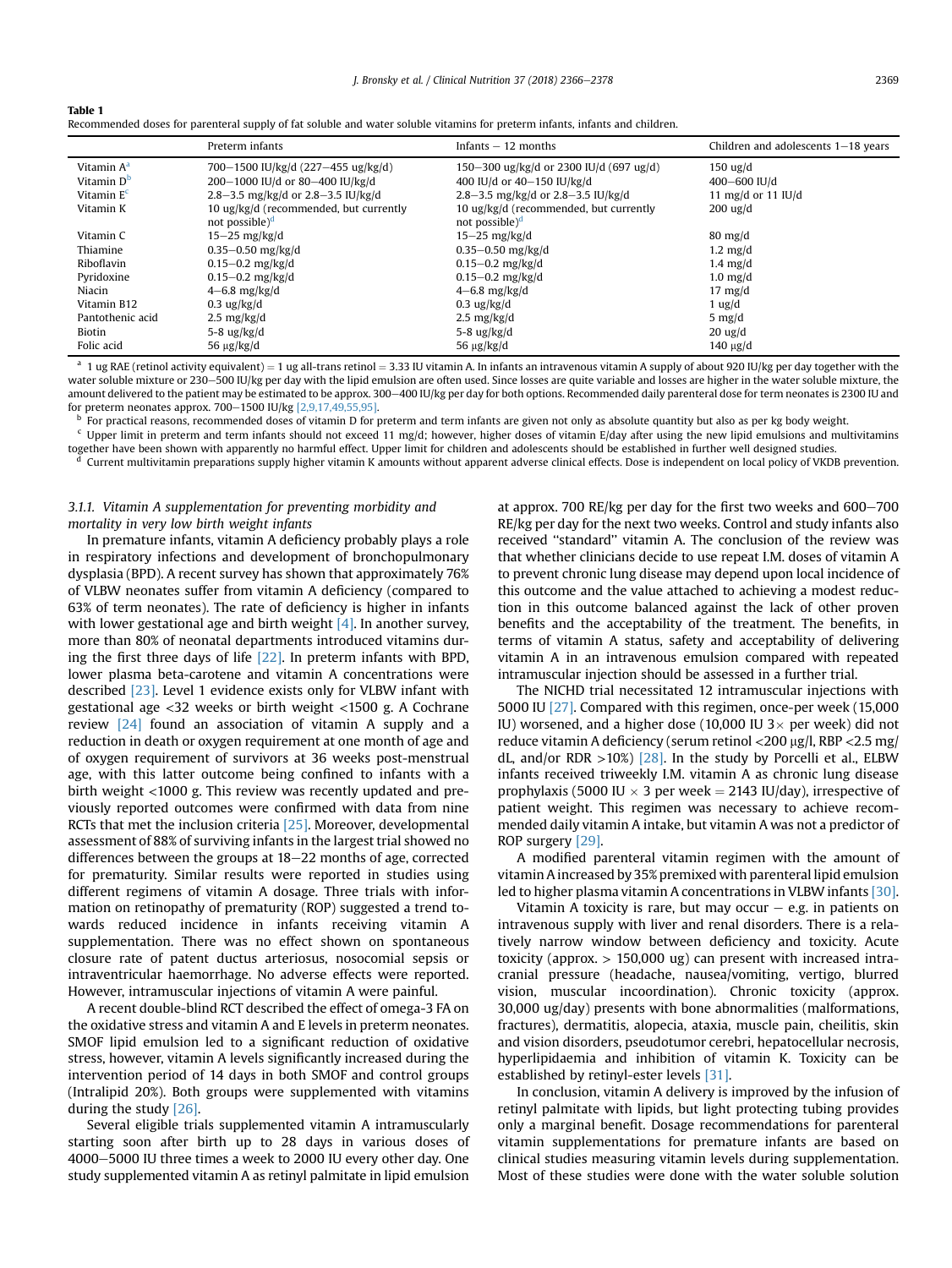containing water and lipid soluble vitamins. The true needs of these infants are not known. From a clinical perspective, it seems that supplementing VLBW infants with vitamin A is associated with a trend toward a reduced number of deaths or oxygen requirement at one month of age, a trend towards reduced incidence of ROP and no benefit or harm to neurodevelopmental status at  $18-22$  months compared to controls [\[24\]](#page-10-0).

# 3.2. Vitamin D

| R 9.8  | Preterm infants on PN should receive 200-1000 IU/day (or 80<br>$-400$ IU/kg/day) of vitamin D, term infants up to 12 months of<br>age 400 IU/day (or 40–150 IU/kg/day), and older children 400<br>-600 IU/day. (LoE 3, RG 0, strong recommendation, strong<br>consensus)                                    |
|--------|-------------------------------------------------------------------------------------------------------------------------------------------------------------------------------------------------------------------------------------------------------------------------------------------------------------|
| R 9.9  | Paediatric patients receiving long-term PN should be<br>monitored periodically for vitamin D deficiency. In patients<br>with $25(OH)$ vitamin D serum concentrations $<$ 50 nmol/L,                                                                                                                         |
| R 9.10 | additional supplementation with vitamin D should be provided.<br>(LoE 3, RG 0, strong recommendation, strong consensus)<br>Oral supplementation of vitamin D should be considered in<br>patients on partial PN as well as during weaning from PN. (LoE<br>3, RG 0, strong recommendation, strong consensus) |

The main function of vitamin D is the regulation of calcium and phosphate. It is essential for bone health. Other health effects of vitamin D, such as prevention of immune-related and infectious diseases, cardiovascular disease, and cancer, have been discussed. However, high quality evidence is not sufficient to support vitamin D supplementation for theses outcomes [\[32\].](#page-10-0) Recently, there have been several reports on vitamin D deficiency and decreased bone mineral density among paediatric patients, both during and after weaning from PN  $[33-37]$  $[33-37]$  $[33-37]$ .

The ESPGHAN Committee on Nutrition [\[32\]](#page-10-0) as well as the American Academy of Pediatrics [\[38\]](#page-10-0) and the Institute of Medicine [\[39\]](#page-10-0) recommends a total daily vitamin D intake (from all sources) of 400 IU/day for infants and 600 IU/day for children and adolescents. Currently commercially available emulsions and multivitamin solutions often contain 400 IU as daily doses, and this i.v. dose does not seem to be associated with vitamin D deficiency. Therefore, a daily dose of  $400-600$  IU is recommended for children and adolescents. In infants and children, a serum 25(OH) vitamin D concentration  $> 50$  nmol/L indicates sufficiency [\[32,38\].](#page-10-0)

The optimum vitamin D requirements of preterm infants on PN are not known. Current recommendations vary to a great extent  $[40-43]$  $[40-43]$ . It has been suggested that as little as 30 IU/kg per day i.v. might be sufficient [\[40\].](#page-10-0) The AAP Committee on Nutrition, however, recommends providing vitamin D at 200-400 IU per day in order to reach normal 25(OH) vitamin D concentrations of 50 nmol/L [\[41\].](#page-10-0)

According to the ESPGHAN Committee on Nutrition, a welldefined threshold for vitamin D acute toxicity has not been established. Prolonged daily intake up to 10,000 IU or up to serum concentrations of 25(OH)D of 240 nmol/L appears to be safe. Serum concentrations >375 nmol/L are associated with acute hypercalcaemia and hyperphosphataemia. Acute vitamin D intoxication is rare and usually results from vitamin D doses much higher than 10,000 IU/day [\[32\]](#page-10-0). Tolerable upper intake levels identified by the IOM are 1000 IU/day for infants ages  $0-6$ months, 1500 IU/day for infants ages  $7-12$  months, 2500 IU/day for children ages  $1-3$  years, 3000 IU/day for children ages  $4-8$ years, and 4000 IU/day for children and adolescents ages  $9-18$ years (and adults) [\[39\]](#page-10-0).

3.3. Vitamin E

| R 9.11 | The total dose of vitamin E should be $\leq$ 11 mg/day for infants                                                    |
|--------|-----------------------------------------------------------------------------------------------------------------------|
|        | and children below 11 years, when new fat emulsions<br>containing LC-PUFAs and vitamin E are given. (LoE $2+$ , RG B, |
|        | strong recommendation, strong consensus)                                                                              |
| R 9.12 | For preterm infants, total dose of vitamin E should be between                                                        |
|        | 2.8 and 3.5 mg/kg/day, but should not exceed 11 mg/day. (LoE                                                          |
|        | 2+, RG B, strong recommendation, strong consensus)                                                                    |
| R 9.13 | To properly assess vitamin E status, the ratio between serum                                                          |
|        | vitamin E/total serum lipids should be used. (GPP, conditional                                                        |
|        | recommendation, strong consensus)                                                                                     |

Vitamin E (tocopherol) is a lipid-soluble and powerful biological antioxidant which is present in most parenteral lipid emulsions; it is the major membrane bound antioxidant employed by the cell to protect the integrity of biologic membranes by inhibiting lipid peroxidation  $[44-49]$  $[44-49]$  $[44-49]$ . Tocopherol occurs in different isoforms,  $\alpha$ ,  $\beta$ ,  $\gamma$  or  $\delta$ , depending on the number and position of methyl groups attached to the chromanol ring. The different natural vitamin E isoforms vary in composition and biological activity. Natural  $\alpha$ tocopherol has the highest vitamin E activity given its 3 chiral centers in which methyl groups are in the R configuration and is referred to as RRR-a-tocopherol. The a-tocopherol isomer is the form with the highest concentration in human plasma and tissues [\[44,46\].](#page-10-0) Plant-derived oils contain the 4 isoforms, and are the most abundant dietary sources of vitamin E, but they are mostly enriched with  $\gamma$ -tocopherol [\[46\]](#page-10-0). Wheat germ, sunflower seeds, cotton seed and olive oil (plant germs and seed oils) are rich sources of RRR- $\alpha$ tocopherol (50-100%), whereas  $\gamma$ -tocopherol dominates in soy and corn oil [\[50\]](#page-10-0).

Conversion of IU a-tocopherol to mg:

- IU  $\times$  0.67 mg RRR- $\alpha$ -tocopherol, natural form ("d- $\alpha$ -tocopherol") or
- $\bullet$  IU  $\times$  0.45 mg all-rac- $\alpha$ -tocopherol, synthetic form ("dl- $\alpha$ tocopherol"), or
- 1 IU = 1 mg = 1 USP unit dl- $\alpha$ -tocopheryl acetate which is used in IV multivitamin preparations

Appreciable prenatal vitamin E accretion occurs normally in the third trimester of pregnancy with increasing fetal lipid stores and maximum maternal-fetal vitamin exchange [\[4,27,49\]](#page-9-0). Preeclampsia and gestational diabetes increase the risk of hypovitaminosis in premature infants  $[4-7]$  $[4-7]$  $[4-7]$ .

In general, no age differentiation is indicated in the literature regarding vitamin requirements due to the limited data available. The clinical assessment of vitamin E deficiency in preterm infants is difficult because plasma levels do not reflect tissue concentrations  $[46]$ ; consequently, interpretation should be made with caution [\[30\]](#page-10-0). Abnormal lipid levels can affect vitamin E status, so a low ratio of serum a-tocopherol to lipids (deficiency: serum vitamin E/total lipid ratio <0.8 mg/g of total lipids) has been considered as the most accurate indicator of vitamin E status in children and adults with hyperlipidaemia [\[51\]](#page-10-0). The majority of the studies performed in preterm infants on parenteral PN have focused on analysing the effects of vitamin E supplementation on morbidity and mortality; it was reported that vitamin E effects depend on  $[6,52]$ : gestational age, vitamin E preparation and route of administration, total daily dose, time of initiation of the supplementation and intake of other nutritional components (iron, selenium, vitamin A, polyunsaturated fatty acids (PUFAs)). Vitamin E is little affected by exposure to light, so specific protection of the infusion devices for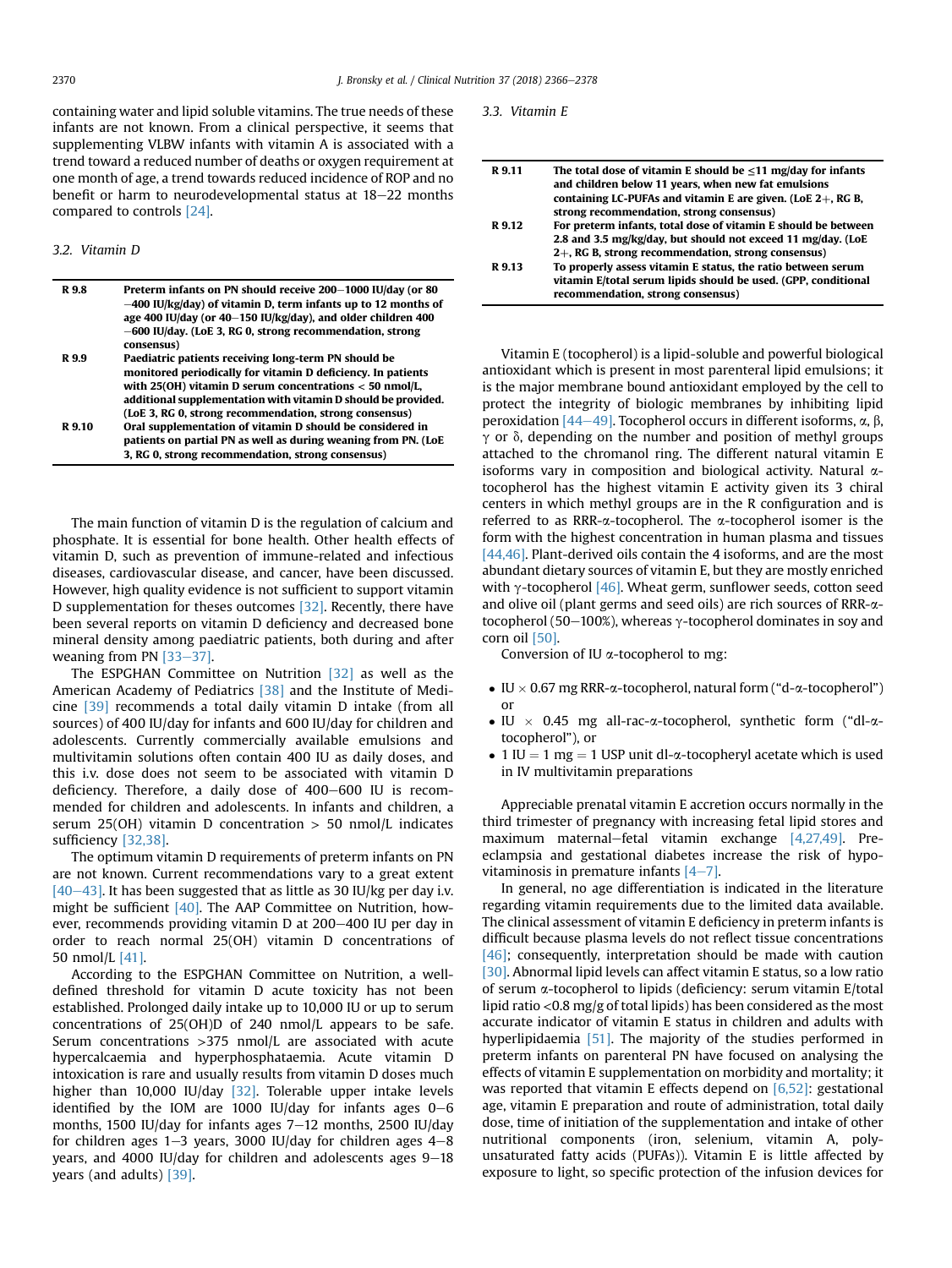PN is not necessary.  $\alpha$ -tocopherol tends to be absorbed to some extent onto tubing materials, which can be prevented by administering it simultaneously with fat emulsions or by using a vitamin E ester [\[49,53\].](#page-10-0) The risk of lipid peroxidation may be increased, which is of particular concern in premature infants who are often exposed to oxidative stress under intensive care conditions [\[30,54,55\].](#page-10-0)

Early vitamin E administration to preterm infants leading to serum levels  $1-3.5$  mg/dL reduces the severity of retinopathy and blindness, the incidence and severity of intracranial haemorrhage and the development of bronchopulmonary dysplasia [\[7,56,57\]](#page-10-0); but levels >3.5 mg/dL increase the risk of sepsis and necrotizing enterocolitis [\[58,59\],](#page-11-0) possibly due to a lower rate of bacterial destruction via oxidative pathways. The mechanism involved in the increased risk of infection and haemorrhage in relation to high serum tocopherol levels is unknown  $[6,51]$ . So, the current recommendation is to give a dose which will favour the maintenance of the normal range for serum tocopherol ( $1-2$  mg/dL) and to start as soon as PN is commenced or as early as possible thereafter [\[6,51\]](#page-10-0).

The amount and types of vitamin E homologues in various lipid emulsions can vary considerably, especially with respect to the  $\alpha$ isoform [\[5,50\].](#page-10-0) The first generation lipid emulsions contained 100% soybean oil sources [\[5,45\]](#page-10-0). Soybean oil is a good source of PUFAs being present in a high concentration (57.8%), but contains predominantly  $\gamma$ -tocopherol [\[46\]](#page-10-0) so it may deplete antioxidant defences [\[45,46\]](#page-10-0), and as a result may have negative effects on inflammatory response and on the immune system [\[5,45,60\].](#page-10-0) Vitamin E in emulsions based on soybean and MCT was shown to be more stable than in those based on soybean oil alone [\[44,46,61,62\].](#page-10-0)

The new-generation lipid emulsions consist of a mixture of pure olive oil, pure fish oil, or various blends of soy, olive, medium-chain triglycerides, and fish oil  $[49,55,66-69]$  $[49,55,66-69]$ . The new mixture emulsions based on soybean oil, olive oil, MCT and fish oil (known as third generation lipid emulsions), provide a good source of PUFAs, energy, MUFAs and n-3  $[30,44,63-65]$  $[30,44,63-65]$ . These emulsions also contain high levels of vitamin E which result in an increase in serum a-tocopherol concentrations and better liver protection [\[53,55,58\].](#page-10-0) The use of 20% LCT/MCT emulsion for PN in preterm infants provided important clinical benefits and equivalent vitamin E status compared to soybean oil emulsion with LCT  $[70]$ .  $\alpha$ tocopherol is abundant in pure fish oil and new-generation emulsion blends [\[50\]](#page-10-0) and prevents lipid peroxidation attributable to the high content of long-chain polyunsaturated fatty acids (LC-PUFAs) [\[30,44\]](#page-10-0). In fact, the amount of tocopherol supplementation to be added into the new generation emulsions depends on the lipid source and the storage lifetime of the emulsion, and is calculated according to the number of double bonds in EPA and DHA [\[71,72\];](#page-11-0) the risk of lipoperoxidation is higher when PUFA-rich lipid emulsions are infused  $[44]$ . Lipid peroxides are unstable molecules which are converted to malondialdehydes and hydrocarbons; these new hydroperoxides are volatile molecules which can trigger oxidative stress and may oxidise proteins and DNA [\[73\].](#page-11-0)

To maintain the normal range of serum vitamin E in premature infants receiving PN, the administration of a daily dose of 2.8 mg/ kg/day\* seems to be adequate; in general the recommendation for infants is between 2.8 and 3.5 mg/kg/day, and the maximal dose considered for paediatric patients is 7 mg/day [\[55\]](#page-10-0). Current lipid emulsions containing a-tocopherol provided to babies, in some cases, clearly exceed the current recommendations, especially if multivitamins containing vitamin E are supplied too. Porcelli et al. found that the regular recommended dose of vitamin E for PN was adequate in only 50–80% of the preterm infants studied  $[29]$ .

Therefore, the content of  $\alpha$ -tocopherol in some emulsions, where it has been added as a protective measure, is up to 4- to 5 fold higher than the  $\gamma$ -tocopherol content of soy-oil emulsions. In the last decade, several randomised clinical trials have been conducted to analyse the effects and tolerance of these new lipid emulsions in comparison with the older ones. Some of them seem to be safe and have good tolerance in premature infants and children aged 5 months to 11 years [\[54,63,74\].](#page-10-0) Mixture emulsions containing n-3-enriched fat improve serum levels of vitamin E compared to the 100% soybean oil emulsions; these new emulsions improve the total antioxidant capacity of the patients through the antioxidant function of a-tocopherol which has been associated with the preservation of liver function as well as beneficial effects on the immune system and clinical outcome  $[7,74-78]$  $[7,74-78]$ . After receiving PN based on olive oil emulsions, vitamin E status and fatty acid plasma composition of infants were better than in babies receiving soybean oil emulsions, and more similar to those found in breast-fed neonates; this effect is probably due to the lower PUFA content in the emulsions containing olive oil (20%); consequently, olive oil emulsions improve the ratio of vitamin E/PUFAs [\[46,62,79,80\]](#page-10-0). These emulsions were reported to be associated with a lower peroxidation index and anti-inflammatory effect in malnourished children [\[62,79\].](#page-11-0)

Clinical studies have tested the therapeutic effect of dietary vitamin E to prevent non-alcoholic fatty liver disease with mixed success [\[81,82\]](#page-11-0). A very recent study performed in preterm piglets has shown that  $\alpha$ -tocopherol in a pure fish oil lipid emulsion and added to soybean oil one prevented serum and liver increases in biliary and lipid markers of PN -associated liver disease (PNALD); these authors concluded that vitamin E plays an important hepatoprotective role in preventing PNALD [\[83\].](#page-11-0) In a recent study Shouroliakou et al. [\[27\]](#page-10-0) demonstrated that after receiving a new fish oil based lipid emulsion for fourteen days, preterm infants had a higher total antioxidant potential compared with those which received a standard lipid emulsion, confirming the reduction of oxidative stress by n-3 fatty acids; in addition, significantly lower levels of bilirubin where observed in these preterm babies at discharge. However, the evidence and mechanisms that explain any possible benefits of the vitamin E or n-3 PUFA are not yet completely understood in humans [\[78\].](#page-11-0)

In Europe, combined vitamin supplements are available and used very often in PN by dissolving the vitamins in the lipid emulsion; their use reduces peroxide formation in the lipid emulsions [\[84,85\].](#page-11-0) A new sterile ready to administer emulsion in parenteral nutrition for infants and composed of a mixture of soybean oil, glycerol and egg lecithin, also contains soluble vitamins; each dose of this emulsion supplies 0.64 mL dl- $\alpha$ -tocopherol; the dose to be administered is 1 ml per kg, with a maximum daily dose of 10 mL. Considering the components of the emulsion and the contribution of lipids, the amount to be supplied should be taken into account in the daily amount of total lipids administered [\[64\].](#page-11-0) There is also a lyophilized preparation for infants and children up to 11 years, which must be reconstituted for intravenous administration; a reconstituted 5 ml single dose provides 7 mg of dl- $\alpha$ tocopherol acetate. The single daily dose to be administered should be adjusted according to para-clinical reports for evidence of deficit or excess vitamin E  $[30]$ . For children over 11 years the indicated doses are the same as for adults, 10 mL/day  $[65]$ .

The last available Cochrane review concluded that a fixed daily intravenous dose of vitamin E is not advisable because there is an inverse relationship between serum tocopherol levels and body weight; consequently, using a fixed dose places the smallest infants at risk of excessive intake and the largest infants at risk of deficiency [\[46,52\]](#page-10-0). Children with short bowel syndrome (SBS) are at special risk for malabsorption of different nutrients for a long time after weaning off PN. Therefore, they need long-term, regular monitoring and intensive nutritional care to prevent various nutrient deficiencies, such vitamin E  $[86]$ . However, more trials are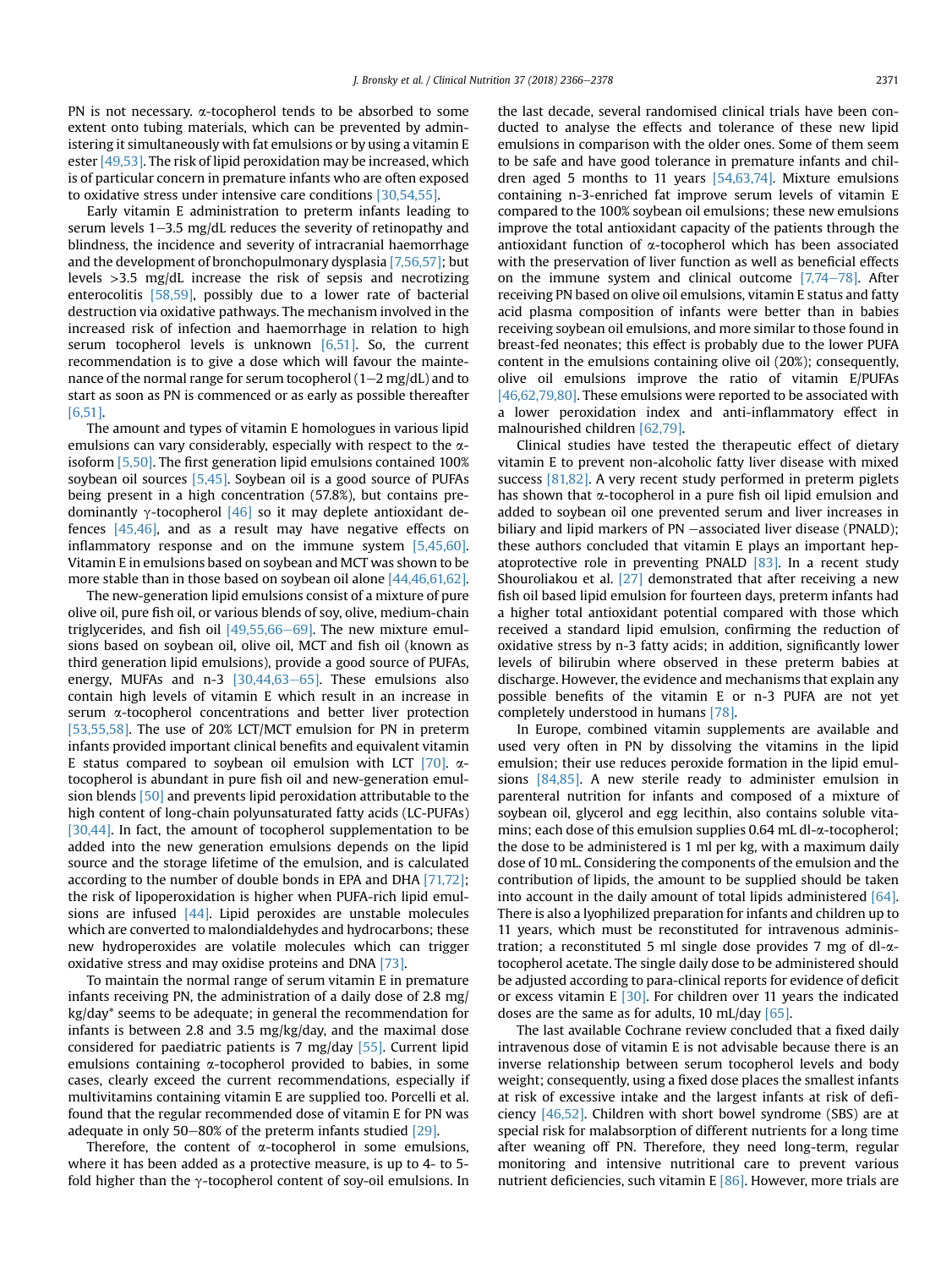necessary to determine safe parenteral doses for paediatrics patients at different ages [\[6,29,55\].](#page-10-0)

In conclusion, the combination of vitamin E supplementation (as part of the multivitamins) and using some of the new mixed emulsions could result in administration of amounts which are twice those recommended. The current data suggests that a higher amount of  $\alpha$ -tocopherol through PN than previously recommended (7 mg/day) could be given in infants and children below 11 years; these amounts have shown no harmful effects, but a preservation of liver function and better vitamin E status. Consequently, we recommend an increase of the vitamin E dose/ day for infants and children receiving PN up to 11 mg/day or 11 IU; this amount seems to be safe and beneficial when given together with the amounts of EPA and DHA provided by the lipid emulsions or multivitamin supplements. We strongly recommend research to develop individualized PN therapy depending on the infant's status, clinical situation and the type of fat emulsion which is being used.

#### 3.4. Vitamin K

| R 9.14 | Preterm and term infants up to 12 months of age on PN should<br>receive 10 ug/kg/day, and older children 200 ug/day of vitamin<br>K. (LoE 3, RG 0, strong recommendation, strong consensus)                                                                                            |
|--------|----------------------------------------------------------------------------------------------------------------------------------------------------------------------------------------------------------------------------------------------------------------------------------------|
| R 9.15 | Classical coagulation tests can be used in low-risk infants for<br>indirect evaluation of vitamin K status, but are not specific to<br>vitamin K deficiency. (LoE 3, RG 0, conditional recommendation,<br>strong consensus)                                                            |
| R 9.16 | <b>Undercarboxylated Serum Vitamin K-Dependent Proteins</b><br>(PIVKA-II) seem to be a useful biomarker of subclinical vitamin<br>K deficiency for at-risk patient groups and should be used when<br>locally available. (LoE 3, RG 0, conditional recommendation,<br>strong consensus) |
| R 9.17 | Newborns who are unable to take oral vitamin K or whose<br>mothers have taken medications that interfere with vitamin K<br>metabolism should follow a specific supplementation protocol,<br>according to local policy. (LoE 4, RG 0, strong recommendation,<br>strong consensus)       |

Vitamin K (phylloquinone) regulates carboxylation of the coagulation factors II, VII, IX, X. Protein C and protein S are also vitamin K dependent. Vitamin K plays a role in the synthesis of osteocalcin, a marker of bone formation. Coagulation factors do not cross the placenta. Recommended doses of vitamin K are given in [Table 1.](#page-3-0) Premature infants supplemented with vitamin K (1 mg) intramuscularly, followed by PN with 60 ug/d  $\left($  <1000 g) and 130 ug/d (>1000 g) had high plasma vitamin K levels compared with those at 40 weeks postconceptual age [\[87\].](#page-11-0) A parenteral vitamin K supply of 80 ug/kg per day  $[88]$  in premature infants might be excessive if combined with an i.m. dosage of 1 mg on day 1, and lower supplies may suffice during the first weeks of life. Many current multivitamin preparations contain high amounts of vitamin K which tend to supply 100 ug/kg (10 times higher than recommended enteral intakes), but adverse clinical effects have not been reported. On the other hand, there are other multivitamin preparations (like Cernevit™) that do not contain any vitamin K. This should be taken into account especially when treating premature infants and newborns. FAO/WHO recommends a vitamin K intake of at least 1 ug/kg/d  $[89]$ , which is suggested to be a conservative estimate of the dose of phylloquinone required to maintain coagulation factor synthesis in depleted individuals [\[90\]](#page-11-0). In the absence of vitamin K, bleeding (gastrointestinal, skin, intracranial etc.) in newborns and infants may occur. Risk factors for such an event are: underlying disease (such as cystic fibrosis, alpha-1 antitrypsin deficiency, cholestasis (e.g. biliary atresia)), maternal drugs (warfarin, anticonvulsants, tuberculostatic drugs) and exclusive breastfeeding [\[91\].](#page-11-0)

Newborns who are unable to take oral vitamin K or whose mothers have taken medications that interfere with vitamin K metabolism should be given 0.1-0.2 mg/kg vit. K by intravenous or intramuscular injection at birth (may vary according to local policy) and a sufficient daily intake should be ensured (recommended oral or parenteral intake:  $10-20$  ug/kg/d) [\[92,93\]](#page-11-0).

Measurement of vitamin K status: Classical coagulation tests are not specific to vitamin K deficiency. Measurement of triglyceriderich lipoprotein-borne phylloquinone reflects recent dietary intake and should be determined in fasting individuals. Undercarboxylated Serum Vitamin K-Dependent Proteins (PIVKA-II) seem to be a useful biomarker of subclinical vitamin K deficiency for at-risk patient groups [\[90\]](#page-11-0).

# 4. Water soluble vitamins (B, C, Niacin, Pantothenic acid, Biotin, Folic acid)

# 4.1. Introduction

Current recommendations are expert opinions based on observed biochemical responses to variations in parenteral intake and on comparison with enteral recommendations. Generally, daily parenteral doses of the water-soluble vitamins are several times higher than the oral recommended daily allowances (due to higher requirements and increased urinary excretion). Controlled randomized trials in this field are lacking, thus it is recommended to maintain dosages that have been recommended previously  $[1-3]$  $[1-3]$  $[1-3]$ and which have been used without apparent harmful effects in clinical practice. However, in the case of thiamine (vitamin B1), the needs of preterm infants might be higher than previously recommended [\[94\].](#page-11-0)

Water-soluble vitamins must be administered on a regular basis as they are not stored in significant amounts, except for B12. Excess is excreted by the kidneys and there is little toxicity. Term infants and children appear to adapt to large variations in vitamin intakes. By contrast, the finding of marked elevation of some vitamins and low levels of others seen in infants less than 1500 g suggests that this group has less adaptive capacity to high- or low dose intakes [\[95,96\]](#page-11-0). Therefore, there may be a need to develop specific vitamin preparations for low birth weight infants  $[1,2,97]$ . Some of available paediatric multivitamin formulations can be used according to the recommendation of the producer in reduced doses also for infants below 3 kg or 1 kg, respectively. Some water-soluble vitamins (like B1, B6, B12 and C) are also available as parenteral single-vitamin products.

The administration of multivitamins with intravenous lipid emulsions provides a practical way to reduce peroxidation of the lipid while limiting vitamin loss [\[98,99\].](#page-11-0) Vitamins B1, B2, B6 and C in pediatric parenteral formulation for neonatal use are stable for 72 h when stored between 2 and 8  $\degree$ C. When stored at 25  $\degree$ C, vitamin C presented instability after 48 h [\[100\]](#page-11-0).

4.2. Vitamin C

R 9.18 Preterm and term infants up to 12 months of age on PN should receive 15-25 mg/kg/day, and older children 80 mg/day of vitamin C. (LoE 3, RG 0, strong recommendation, strong consensus)

Vitamin C (ascorbic acid) is a cofactor for many enzymes and a strong antioxidant. The average body pool in adults is 1500 mg;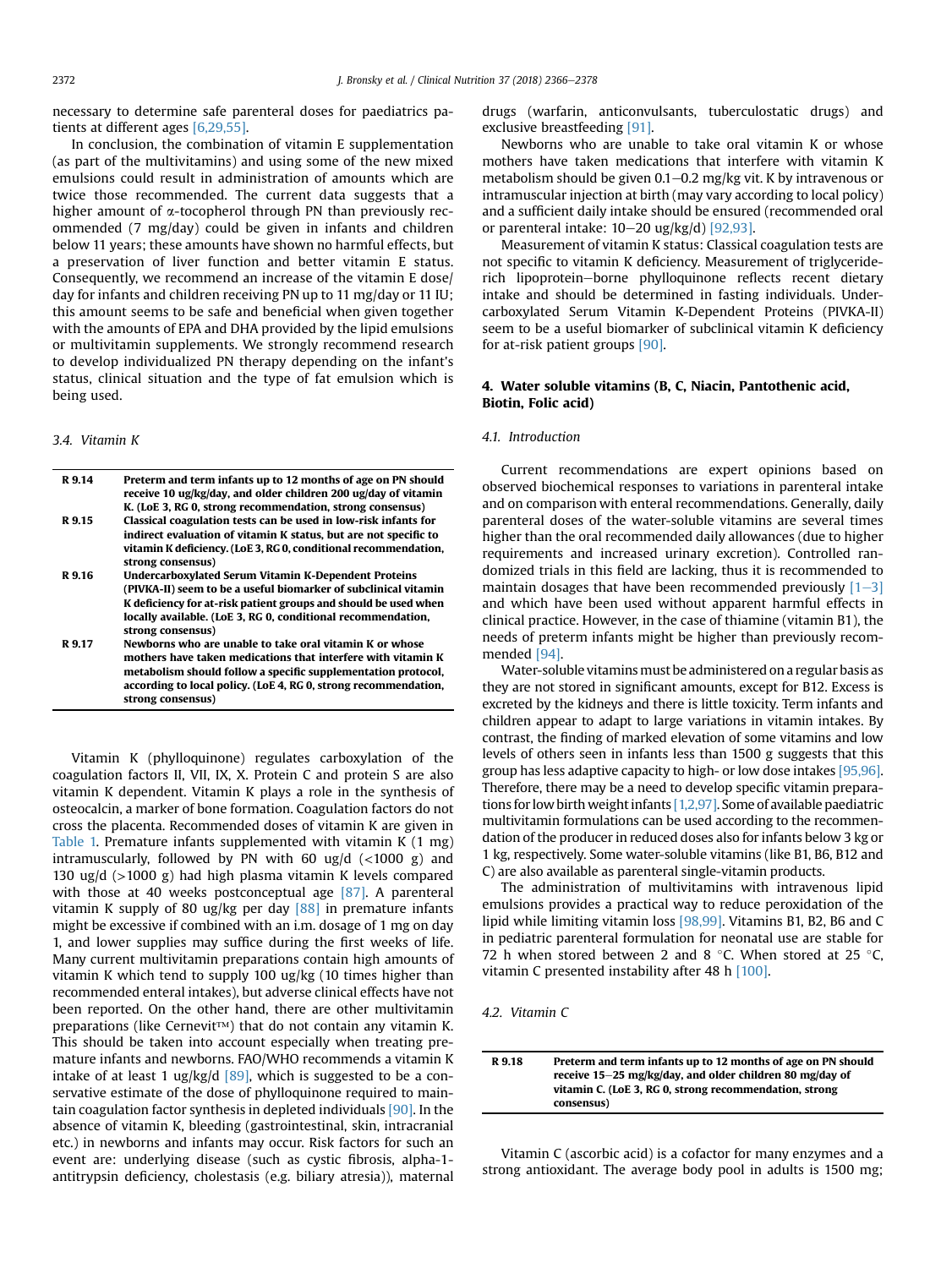$40-60$  mg is used daily. In adults, requirements for vitamin C are usually defined on serum concentrations and pharmacokinetic data [\[101\].](#page-11-0) Requirements for vitamin C for preterm infants, term infants and older children are not known. Inflammatory diseases induce higher needs for vitamin C in order to maintain normal serum concentrations [\[101\].](#page-11-0) There is no clear clinical indicator for vitamin C deficiency. The risk of scurvy is usually a consequence of complete or nearly complete vitamin C depletion associated with severe malnutrition and has become a very rare condition in Western societies.

In premature infants, the infusion of vitamin C at a dose of 48 mg/kg per day over 4 weeks resulted in serum concentrations that were substantially higher than in term infants or older children [\[102\]](#page-11-0). Parenteral administration of 100 mg/kg per day of vitamin C for 7 days led to serum concentrations twice as high as the level of the umbilical artery  $[103]$ . One study demonstrated that the recommended daily dosage of 25 mg/kg per day would be adequate for most premature infants [\[94\].](#page-11-0) One RCT in very preterm infants demonstrated no significant benefits or harmful effects associated with treatment allocation to higher or lower vitamin C supplementation throughout the first 28 days of life [\[104\]](#page-11-0). Therefore, doses of  $15-25$  mg/kg per day have been recommended for parenteral nutrition in preterm infants [\[97\].](#page-11-0)

4.3. Thiamine (Vitamin B1)

R 9.19 Preterm and term infants up to 12 months of age on PN should receive 0.35-0.50 mg/kg/day, and older children 1.2 mg/day of thiamine. (GPP, conditional recommendation, strong consensus)

Thiamine pyrophosphate is involved in carbohydrate and lipid metabolism. Its requirements depend on carbohydrate intake. Deficiency of thiamine may lead to beriberi with neurologic and cardiovascular symptoms. In parenterally fed infants and children a deficient thiamine supply may lead to severe lactic acidosis, Wernicke's encephalopathy and even death within a period of days to weeks  $[105-109]$  $[105-109]$  $[105-109]$ . In children after abdominal surgery, thiamine concentration was below the normal range on postoperative day 3 in the group receiving peripheral parenteral nutrition without thiamine [\[110\].](#page-11-0) In preterm infants a parenteral thiamine intake of 780 ug/kg per day led to 10-fold higher serum levels than in cord blood [\[102\]](#page-11-0). Consequently, a considerably lower parenteral intake  $(200-350 \text{ ug/kg}$  per day) has been recommended. Friel et al. challenged this recommendation  $[94]$ . In their study a mean parenteral and enteral intake of thiamine of 510 ug/kg per day maintained a normal functional thiamine status and levels slightly below cord blood concentrations [\[94\].](#page-11-0) Therefore, the current parenteral recommendation for preterm infants  $(200-350 \text{ ug/kg})$ per day) might be too low and dosages up to 500 ug/kg per day seem more appropriate, but further information is required.

4.4. Riboflavin (Vitamin B2)

R 9.20 Preterm and term infants up to 12 months of age on PN should receive 0.15-0.2 mg/kg/day, and older children 1.4 mg/day of riboflavin. (GPP, conditional recommendation, strong consensus)

Riboflavin participates in energy metabolism. The requirement for riboflavin is associated with protein intake. The adequacy of riboflavin status can be assessed by measuring plasma concentrations and by the erythrocyte glutathione reductase test (EGRAC). Clinical manifestations of deficiency include hyperaemia of mucous membranes, stomatitis, dermatitis, ocular disturbances and anaemia. Riboflavin is also essential for proper functioning of vitamin B6 and niacin. Riboflavin is rapidly photodegraded in PN solutions. A trial showed tolerance of a combined enteral and parenteral riboflavin intake up to 624 ug/kg per day in preterm infants [\[94\],](#page-11-0) however, parenteral riboflavin dosages above  $281-500$  ug/kg per day were repeatedly shown to exceed requirements  $[17,111-113]$  $[17,111-113]$  $[17,111-113]$ . Therefore, the recommended dosage of  $0.15-0.2$  mg/kg per day to preterm infants remains unchanged. As suggested by Greene et al. [\[2\]](#page-9-0), the recommended dosage of 1.4 mg riboflavin per day for term infants and children is more than necessary, but due to the lack of toxicity and studies of actual requirements, this suggested dosage remains unchanged. However, some VLBW infants receiving parenteral vitamin supplementation reach up to 50-times higher plasma riboflavin when compared to cord blood. Such levels may be undesirable, because photodegradation products of riboflavin may be a source of oxidant cell injury [\[30\]](#page-10-0). Loss of riboflavin through photo-degradation can be very high (65%) and can be halved by adding the water soluble vitamin solution to the lipid solution, and further reduced by using dark tubing [\[98\].](#page-11-0) Data on the signs and symptoms of riboflavin toxicity in infants and children is insufficient. The precise requirement of riboflavin in parenterally fed infants and children has not yet been defined. In very low birth weight infants, the current practice of riboflavin supply leads to elevated plasma levels after birth. Porcelli et al. described a modified vitamin regimen in VLBW infants providing  $0.19-0.35$  mg/kg/d of riboflavin in parenteral vitamin infusion premixed in lipid emulsion. This modified regimen led to 37% lower plasma riboflavin during the first postnatal month (133.3  $\pm$  9.9 ng/mL) when compared to standard group receiving  $0.42-0.75$  mg/kg/d. Riboflavin intake and plasma riboflavin concentrations were directly correlated, thus plasma concentrations are partially dose-dependent at least during the first postnatal month in VLBW infants [\[30\].](#page-10-0)

4.5. Pyridoxine (Vitamin B6)

R 9.21 Preterm and term infants up to 12 months of age on PN should receive 0.15-0.2 mg/kg/day, and older children 1.0 mg/day of pyridoxine. (GPP, conditional recommendation, strong consensus)

Vitamin B6 (B6) is found in different forms, such as pyridoxine, pyridoxal, pyridoxamine and pyridoxal phosphate (active form) [\[94\].](#page-11-0) Pyridoxine is necessary cofactor for over 100 enzymes that are mostly involved in glycolysis, gluconeogenesis and amino acid (AA) metabolism, including transamination, deamination, decarboxylation of AA in neurotransmitters (dopamine, serotonin, glutamate, etc.) [\[94,114,115\],](#page-11-0) and the development of the immune system [\[114\]](#page-12-0). It is also needed for the synthesis of sphingolipids, haemoglobin and gene expression [\[114,115\].](#page-12-0)

Infant and children B6 deficiency is associated with dermatitis, anaemia, seizures, depression, encephalopathy, immune function decline and hyperhomocystinemia, owing to accumulation of Sadenosylhomocysteine [\[94,114\].](#page-11-0) Excessive supplementation of B6 can produce painful neuropathy and skin lesions owing to axonal degeneration of sensory nerve fibres [\[114,116\].](#page-12-0) Preterm neonates have a high immaturity of the enzymatic system involved in B6 levels. Differences in B6 homoeostasis between preterm and term infants have been reported. These differences should be taken into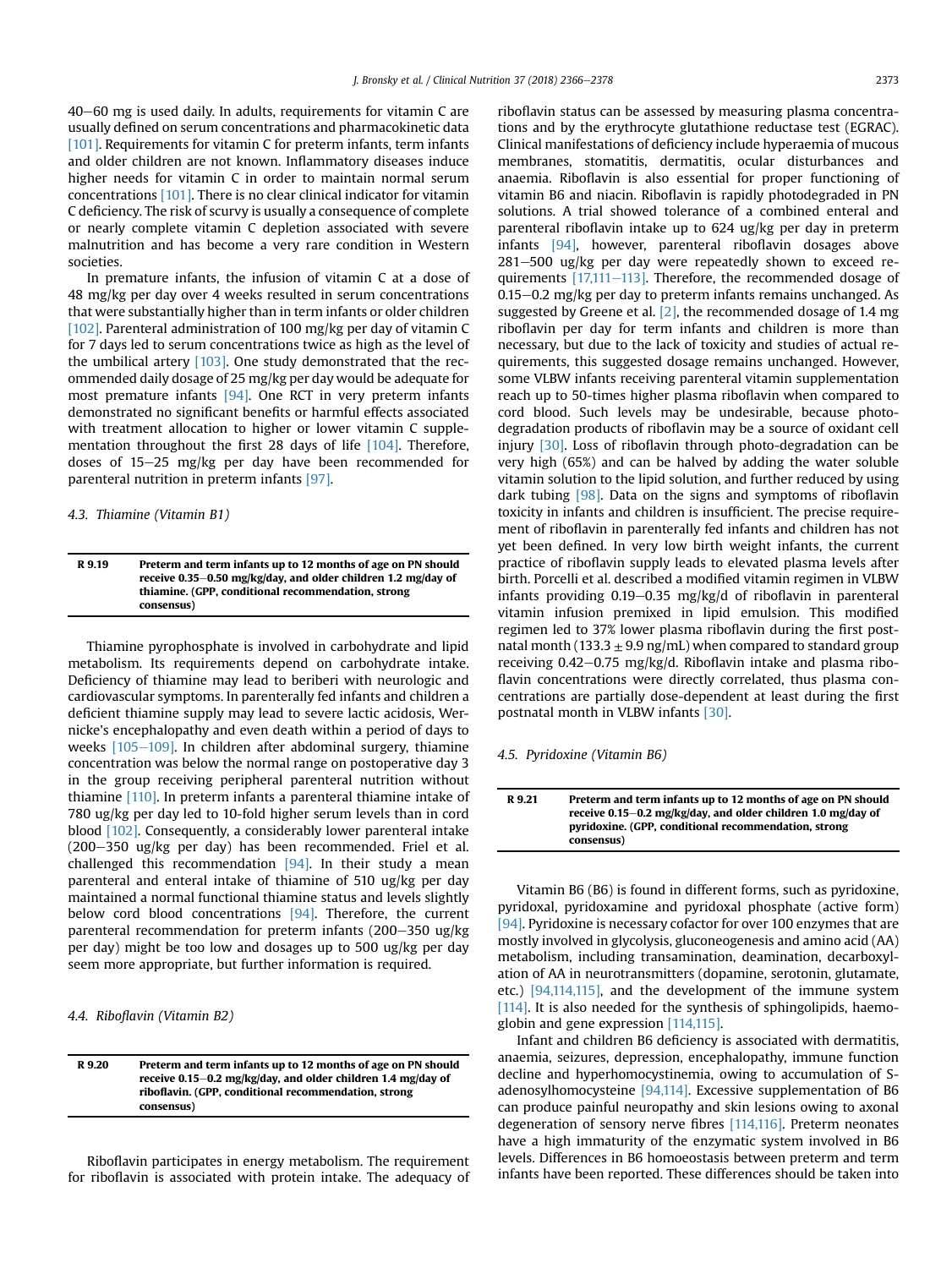account for diagnosis and treatment of epilepsy and B6 deficiency in neonates [\[115\].](#page-12-0) Pyridoxine has an established role in the treatment of certain neonatal seizures and homocystinuria. However, there is no systematic review to guide the maximum safe dose and clinical utility of this vitamin in the treatment of peripheral neuropathy [\[116,117\]](#page-12-0).

The optimal parenteral B6 dose for infants and children is not clear. The ESPGHAN 2005 guidelines proposed doses of  $0.15-0.2$  mg/kg/d for infants and of 1.0 mg/kg/d for children. In infants intakes of more than 1.0 mg/kg/d should be avoided owing to possible toxicity [\[49\]](#page-10-0). In preterm infants considerably higher intakes were tolerated [\[49,94\]](#page-10-0). However, these data are not sufficient for altering current recommendations.

4.6. Cobalamin (Vitamin B12)

| R 9.22 | Preterm and term infants up to 12 months of age on PN should     |
|--------|------------------------------------------------------------------|
|        | receive 0.3 ug/kg/day, and older children 1 ug/day of cobalamin. |
|        | (GPP, conditional recommendation, strong consensus)              |

Vitamin B12 is an organometallic complex. It participates in metabolic reactions involving the synthesis of DNA nucleotides. A supply of 0.6 ug/kg per day has led to elevated serum levels [\[102\].](#page-11-0) The adequacy of current recommendations remains to be confirmed. Infants and children after aboral small-bowel (distal ileum) resection are at the risk of vitamin B12 deficiency typically presenting with haematologic or neurologic disorders. Also patients after gastrectomy or bariatric surgery are at risk. A RCT has shown that adding vitamin B12 to erythropoietin, iron and folate seemed to increase in the effectiveness of treatment of anaemia in premature infants [\[118\]](#page-12-0).

4.7. Niacin

R 9.23 Preterm and term infants up to 12 months of age on PN should receive 4-6.8 mg/kg/day, and older children 17 mg/day of niacin. (GPP, conditional recommendation, strong consensus)

Niacin is essential for the synthesis of nicotinamide adenine dinucleotide and nicotinamide adenine dinucleotide phosphate which serve as cofactors for electron transport and energy metabolism. Niacin deficiency results in pellagra characterized as cutaneous, gastrointestinal and neurologic symptoms. Deficiency can be seen also in carcinoid syndrome. Nicotinamide has no reported toxicity. Nicotinic acid in high doses  $(3-9 \text{ g/d})$  can cause flushing, nausea, vomiting, liver toxicity, blurred vision and impaired glucose tolerance [\[9\]](#page-10-0). No new studies are available. The adequacy of current recommendations needs to be confirmed in ELBW infants.

4.8. Pantothenic acid

R 9.24 Preterm and term infants up to 12 months of age on PN should receive 2.5 mg/kg/day, and older children 5 mg/day of pantothenic acid. (GPP, conditional recommendation, strong consensus)

Pantothenic acid (vitamin B5) is required for the synthesis of coenzyme A and therefore essential for fatty acid metabolism. Deficiency of pantothenic acid has rarely been reported in humans. Due to the lack of scientific evidence, requirements for pantothenic acid in infants and children are not known. Therefore, recommendations for administration of pantothenic acid in parenteral nutrition are usually based on expert opinion [\[9,119\]](#page-10-0).

4.9. Biotin

| R 9.25 | Preterm and term infants up to 12 months of age on PN should     |
|--------|------------------------------------------------------------------|
|        | receive $5-8$ ug/kg/day, and older children 20 ug/day of biotin. |
|        | (GPP. conditional recommendation, strong consensus)              |

Long term PN free of biotin together with long-term use of broad spectrum antibiotics leads to lethargy, hypotonia, irritability, alopecia, dermatitis, anorexia, pallor, glossitis, nausea, hyperaesthesia, muscle pain and elevated serum cholesterol and bile pigments. Recurrent lactic acidosis due to secondary biotin deficiency has been described in children with short bowel syndrome [\[120\]](#page-12-0). No toxicity associated with biotin has been reported. The adequacy of current recommendations needs to be confirmed.

4.10. Folic acid

| R 9.26 | Preterm and term infants up to 12 months of age on PN should<br>receive 56 µg/kg/day and older children 140 µg/day of folic acid.<br>The adequacy of current recommendations needs to be<br>confirmed. (LoE 3, RG 0, strong recommendation, strong<br>consensus) |
|--------|------------------------------------------------------------------------------------------------------------------------------------------------------------------------------------------------------------------------------------------------------------------|
|--------|------------------------------------------------------------------------------------------------------------------------------------------------------------------------------------------------------------------------------------------------------------------|

Folic acid (FA) (also known as folate, vitamin M, vitamin B9, vitamin Bc (or folacin), pteroyl-L-glutamic acid, pteroyl-L-glutamate and pteroylmonoglutamic acid) are forms of the water-soluble vitamin B9. FA is formed by an aromatic ring of pteridine linked to the para-aminobenzoic acid and one or more glutamate residues. Dietary folate polyglutamates are hydrolized into monoglutamate forms. The biological importance of FA is due to tetrahydrofolate and other derivatives after its conversion to di-hydrofolic acid in the liver [\[117,121\].](#page-12-0)

FA is essential for humans and acts as a cofactor in certain biological reactions [\[122\]](#page-12-0); it is needed in the biosynthesis of purines and pyrimidines, for mitotic cell division, in the metabolism of some amino acids and for hystidine catabolism [\[49,123\].](#page-10-0) FA is involved in the modulation of one-carbon metabolism; it provides methyl donors for biosynthetic methylation of DNA and histones, influencing gene expression, neurotransmitter synthesis and restoration of DNA; it is especially important in aiding rapid cell division and growth, becoming essential for foetal development and growth [\[118,124\]](#page-12-0). However, the role of FA in the establishment of an individual's DNA methylation profile during development is not yet known, nor its involvement in methylation profiles during the life course and, ultimately, the consequences of these profiles for long term health and wellbeing.

Preterm infants show low serum FA in the first  $2-3$  months of life; the demand for FA is high particularly during the period of rapid growth. Several factors (rapid growth, increase of erythropoyesis, use of antibiotics, use of anticonvulsants, intestinal malabsorption) can have an influence in diminishing hepatic stores of FA? potentially leading to deficiency. The most important factors influencing serum FA levels during the first month of life are maternal supplementation during gestation [\[125\]](#page-12-0) and mother smoking [\[123\]](#page-12-0).

FA stimulates the haematopoietic system and is used in the treatment and prevention of folate deficiencies and megaloblastic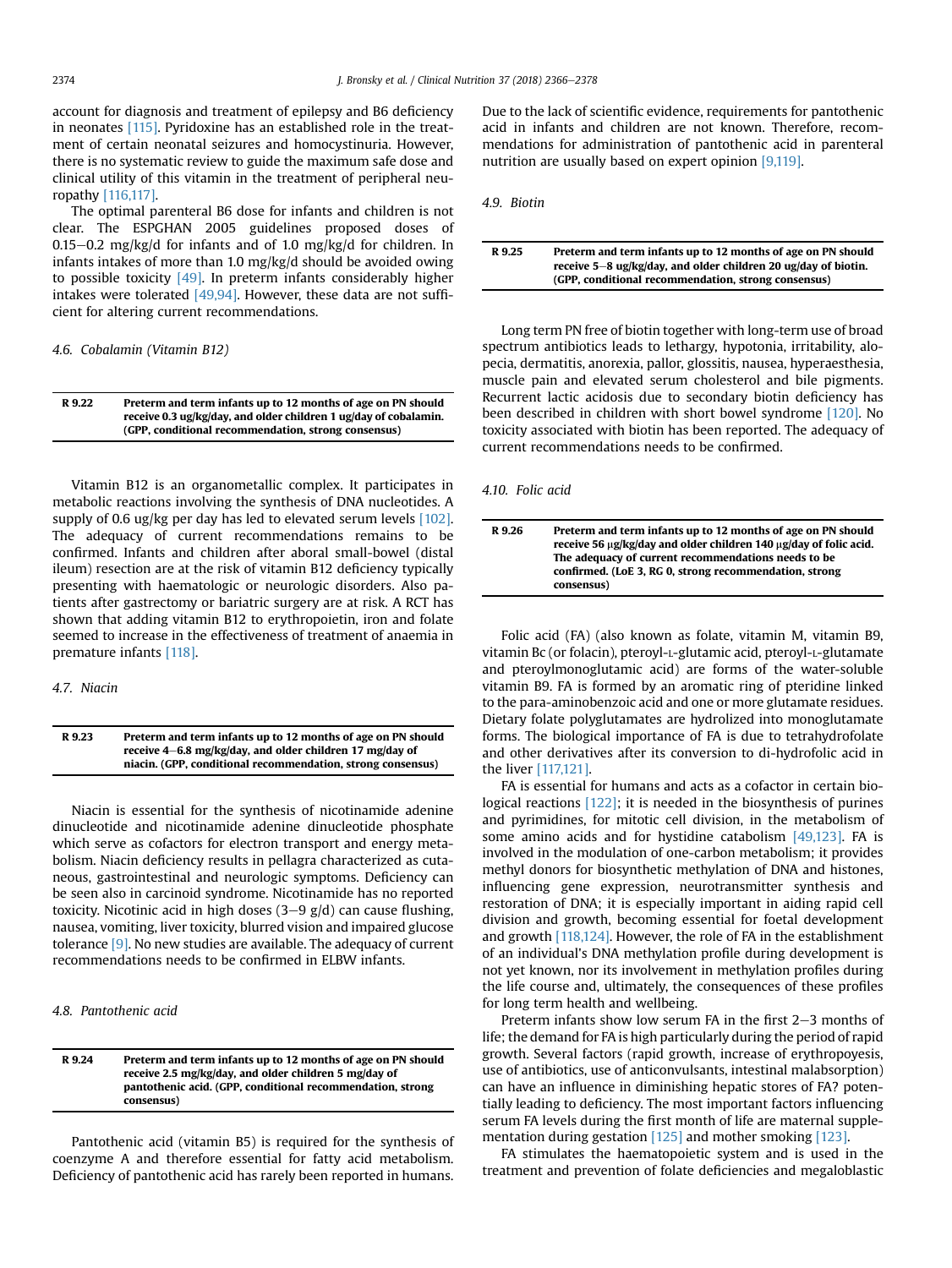<span id="page-9-0"></span>

| <b>Table 2a</b>                                                                                                 |
|-----------------------------------------------------------------------------------------------------------------|
| List of parenteral multivitamin products available on the European and American market (in alphabetical order). |

| Product (Distributor)                      | Vial volume     | Content per vial |              |                |          |              |              |              |                |                |              |              |              |              |
|--------------------------------------------|-----------------|------------------|--------------|----------------|----------|--------------|--------------|--------------|----------------|----------------|--------------|--------------|--------------|--------------|
|                                            |                 | A(IU)            | D(IU)        | $E$ (IU)       | K(ug)    | $B1$ (mg)    | $B2$ (mg)    | $B3$ (mg)    | B5 (mg)        | B6 (mg)        | B12(ug)      | C(mg)        | Biotin (ug)  | FA(ug)       |
| <b>Adult</b>                               |                 |                  |              |                |          |              |              |              |                |                |              |              |              |              |
| Cernevit (Baxter)                          | $5$ mL          | 3500             | 220          | 11.2           | 0        | 3.5          | 4.1          | 46           | 17.3           | 4.5            | 6            | 125          | 69           | 414          |
| Infuvite Adult (Baxter)                    | $10$ mL         | 3300             | 200          | 10             | 150      | 6            | 3.6          | 40           | 15             | 6              | 5            | 200          | 60           | 600          |
| M.V.I.-12 (Hospira)                        | $10$ mL         | 3300             | 200          | 10             | $\Omega$ | 6            | 3.6          | 40           | 15             | 6              | 5            | 200          | 60           | 600          |
| M.V.I. Adult (Hospira)                     | $10$ mL         | 3300             | 200          | 10             | 150      | 6            | 3.6          | 40           | 15             | 6              | 5            | 200          | 60           | 600          |
| Pabrinex: ampule no.1                      | 5 mL            | 0                | $\Omega$     | $\mathbf{0}$   | $\Omega$ | 250          | 4            | 0            | $\Omega$       | 50             | 0            | $\Omega$     | 0            | 0            |
| (Archimedes<br>Pharma)                     | $10$ mL         | $\bf{0}$         | $\bf{0}$     | $\bf{0}$       | $\bf{0}$ | 500          | 8            | $\mathbf{0}$ | $\mathbf{0}$   | 100            | $\mathbf{0}$ | $\bf{0}$     | $\mathbf{0}$ | $\mathbf{0}$ |
| Pabrinex: ampule no.2                      | 5 mL            | $\bf{0}$         | $\bf{0}$     | $\mathbf{0}$   | 0        | $\mathbf{0}$ | $\mathbf{0}$ | 160          | $\mathbf{0}$   | $\mathbf{0}$   | 0            | 500          | 0            | 0            |
| (Archimedes<br>Pharma)                     | $10$ mL         | $\bf{0}$         | $\bf{0}$     | $\Omega$       | $\theta$ | $\Omega$     | $\mathbf{0}$ | 320          | $\mathbf{0}$   | $\mathbf{0}$   | $\mathbf{0}$ | 1000         | $\mathbf{0}$ | 0            |
| Solivito N (Fresenius<br>Kabi)             | $10$ mL         | 0                | $\mathbf{0}$ | $\mathbf{0}$   | $\bf{0}$ | 2.5          | 3.6          | 40           | 15             | 4              | 5            | 100          | 60           | 400          |
| Soluvit N (Fresenius<br>Kabi)              | $10$ mL         | 0                | $\mathbf{0}$ | $\mathbf{0}$   | $\bf{0}$ | 3.2          | 3.6          | 40           | 15             | 4              | 5            | 100          | 60           | 400          |
| Vitamin B-Complex 100<br>(Bioniche Pharma) | $1$ mL          | $\bf{0}$         | $\mathbf{0}$ | $\mathbf{0}$   | $\bf{0}$ | 100          | 2            | 100          | $\overline{2}$ | $\overline{2}$ | $\mathbf{0}$ | $\mathbf{0}$ | $\mathbf{0}$ | $\Omega$     |
| Vitalipid N Adult<br>(Fresenius Kabi)      | $10$ mL         | 3300             | 200          | 10             | 150      | $\mathbf{0}$ | $\mathbf{0}$ | $\bf{0}$     | $\mathbf{0}$   | $\mathbf{0}$   | $\mathbf{0}$ | $\mathbf{0}$ | $\mathbf{0}$ | 0            |
| <b>Paediatric</b>                          |                 |                  |              |                |          |              |              |              |                |                |              |              |              |              |
| Infuvite PEDiatric<br>(Baxter)             | 5 <sub>mL</sub> | 2300             | 400          | 7              | 200      | 1.2          | 1.4          | 17           | 5              | $\mathbf{1}$   |              | 80           | 20           | 140          |
| M.V.I. Pediatric<br>(Hospira)              | 5 <sub>mL</sub> | 2300             | 400          | $\overline{7}$ | 200      | 1.2          | 1.4          | 17           | 5              | $\mathbf{1}$   | 1            | 80           | 20           | 140          |
| Vitalipid N Infant<br>(Fresenius Kabi)     | $10$ mL         | 2300             | 400          | $\overline{7}$ | 200      | $\Omega$     | $\mathbf{0}$ | $\bf{0}$     | $\mathbf{0}$   | $\Omega$       | $\mathbf{0}$ | $\mathbf{0}$ | $\mathbf{0}$ | $\mathbf{0}$ |

anaemia in infants, children and adults [\[118,126\]](#page-12-0). The haematological diagnosis of FA deficiency is generally accompanied by low serum and erythrocyte levels. FA deficiency is associated with hyperhomocysteinemia owing to reduced enzyme activities [\[117\].](#page-12-0) Among pregnant women, high homocysteine (Htcy) levels are associated with subfertility, congenital developmental effects, preeclampsia, IUGR, risk of miscarriage, gestational diabetes, premature rupture of membranes, placental abruption and risk for Down Syndrome. There is an inverse relationship between maternal intake of folic acid and high levels of Htcy in the offspring; high Htcy levels are associated with type of feeding, especially PN in preterm infants  $[127]$ . In paediatric patients, high Htcy is associated with ischaemic stroke, intraventricular haemorrhage, periventricular leukomalacia, retinopathy of prematurity and necrotizing enterocolitis [\[127\]](#page-12-0).

FA is described as not toxic for humans; preterm infants receiving PN with high FA content have no risk of folate deficiency during 2 months of age. However, the higher, so-called pharmacological doses can mask neurological manifestations of pernicious anaemia and may reduce the efficacy of anticonvulsant medications [\[123\]](#page-12-0).

#### Table 2b

| List of parenteral single vitamin products available on the European and |  |
|--------------------------------------------------------------------------|--|
| American market.                                                         |  |

| Vitamin A   | Aquasol A                 |
|-------------|---------------------------|
| Vitamin D   | Calcitriol                |
|             | Paracalcitol              |
|             | Doxercalciferol           |
| Vitamin K   | Phytonadione              |
|             | Kanavit                   |
| Vitamin B1  | Thiamine                  |
| Vitamin B6  | Pyridoxine                |
|             | Pyridoxin Leciva          |
| Vitamin B12 | Cyanocobalamin            |
|             | Vitamin R12               |
| Vitamin C   | Ascorbic acid             |
|             | Acidum ascorbicum Biotika |
|             | Vitamin C-Injektopas      |
| Folic acid  | Folic acid                |

Routine FA supplementation is recommended to prevent the development of FA deficiency in preterm infants; due to the availability of new PN products and preterm infant formulas containing FA, additional supplementation has become a source of controversy [\[123\]](#page-12-0). Erythropoietin therapy which is an effective way to prevent and to treat anaemia of prematurity, could increase FA deficiency. Therefore, ESPGHAN has recommended specific doses of a combined therapy of B12 and FA to enhance erythropoiesis. According to the ESPGHAN 2005 Guidelines, the current recommended dose of FA in PN is 56  $\mu$ g/kg/day for infants and 140  $\mu$ g/day for children [\[49\];](#page-10-0) when needed, as a treatment to improve erythropoiesis, the PN dose considered is  $35-100$  µg/kg/day [\[118,123\]](#page-12-0). Additional research is need because the number and types of studies in the literature are limited [\[49,124\].](#page-10-0) Without such studies the current recommendations should be maintained.

Commercially available multivitamin and single-vitamin products for intravenous use in the European and American market are listed in Table 2 (partly based on reference no. [\[9\]\)](#page-10-0).

## Conflict of interest

None declared.

# References

- [1] [Ehrenkranz RA. Iron, folic acid and vitamin B 12. In: Tsang RC, Lucas A,](http://refhub.elsevier.com/S0261-5614(18)31170-1/sref1) [Uauy RD, Zlotkin S, editors. Nutritional needs of the preterm infant. Balti](http://refhub.elsevier.com/S0261-5614(18)31170-1/sref1)[more: Williams](http://refhub.elsevier.com/S0261-5614(18)31170-1/sref1) &[Wilkins; 1993. p. 177](http://refhub.elsevier.com/S0261-5614(18)31170-1/sref1)-[94](http://refhub.elsevier.com/S0261-5614(18)31170-1/sref1).
- [2] [Greene HL, Hambidge KM, Schanler R, Tsang RC. Guidelines for the use of](http://refhub.elsevier.com/S0261-5614(18)31170-1/sref2) [vitamins, trace elements, calcium, magnesium, and phosphorus in infants](http://refhub.elsevier.com/S0261-5614(18)31170-1/sref2) [and children receiving total parenteral nutrition: report of the Subcommittee](http://refhub.elsevier.com/S0261-5614(18)31170-1/sref2) [on Pediatric Parenteral Nutrient Requirements from the Committee on](http://refhub.elsevier.com/S0261-5614(18)31170-1/sref2) [Clinical Practice Issues of the American Society for Clinical Nutrition. Am J](http://refhub.elsevier.com/S0261-5614(18)31170-1/sref2) [Clin Nutr 1988;48:1324](http://refhub.elsevier.com/S0261-5614(18)31170-1/sref2)-[42](http://refhub.elsevier.com/S0261-5614(18)31170-1/sref2).
- [3] [Greer FR. Vitamin metabolism and requirements in the micropremie. Clin](http://refhub.elsevier.com/S0261-5614(18)31170-1/sref3) Perinatol 2000:27:95-[118.](http://refhub.elsevier.com/S0261-5614(18)31170-1/sref3)
- [4] [Fares S, Sethom MM, Khouaja-Mokrani C, Jabnoun S, Feki M, Kaabachi N.](http://refhub.elsevier.com/S0261-5614(18)31170-1/sref4) Vitamin A, E, and D defi[ciencies in Tunisian very low birth weight neonates:](http://refhub.elsevier.com/S0261-5614(18)31170-1/sref4) [prevalence and risk factors. Pediatr Neonatol 2014;55\(3\):196](http://refhub.elsevier.com/S0261-5614(18)31170-1/sref4)-[201](http://refhub.elsevier.com/S0261-5614(18)31170-1/sref4).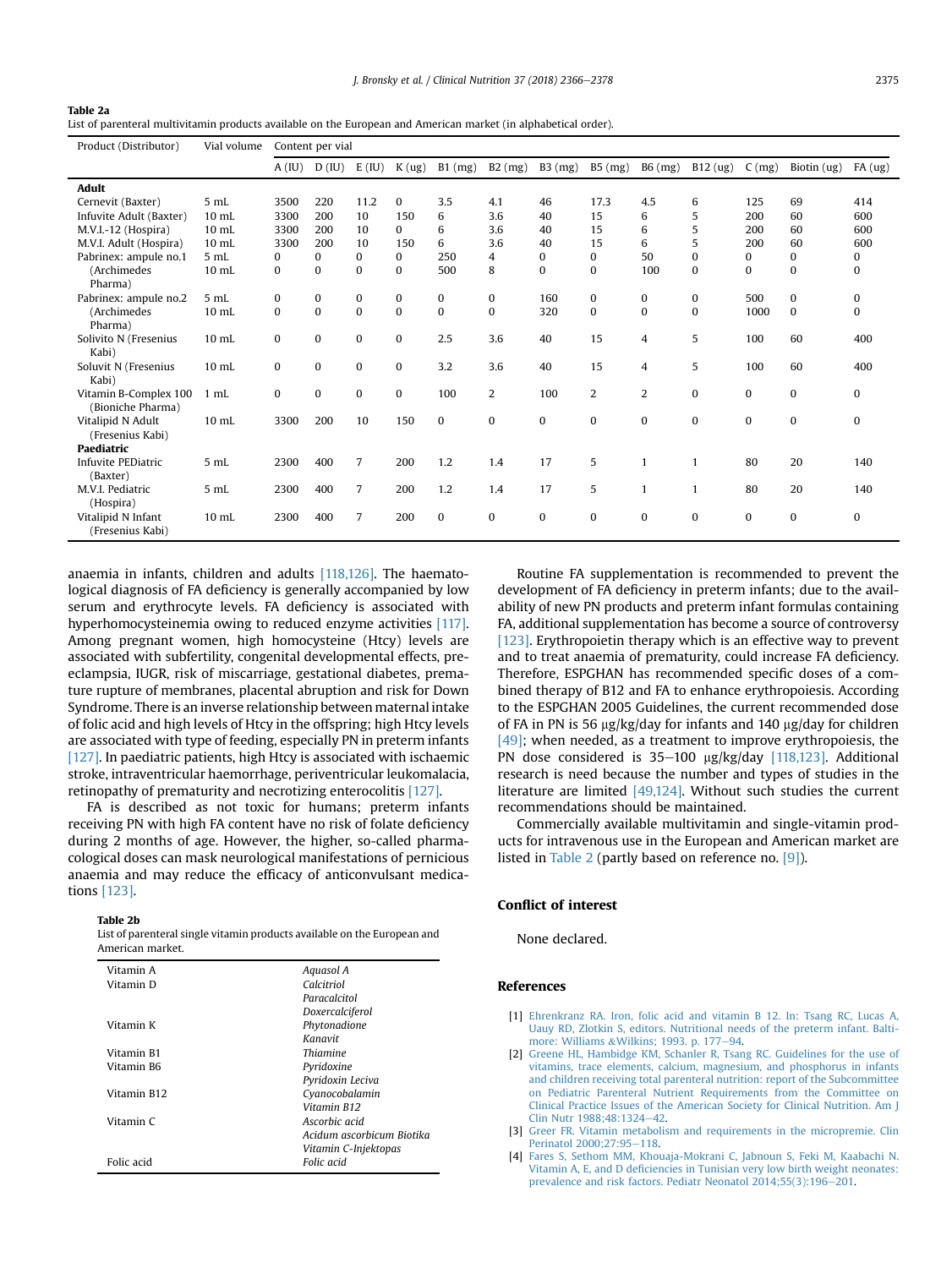- <span id="page-10-0"></span>[5] [Xu Z, Harvey KA, Pavlin TM, Zaloga GP, Siddiqui RA. Tocopherol and toco](http://refhub.elsevier.com/S0261-5614(18)31170-1/sref5)[trienol homologs in parenteral lipid emulsions. Eur J Lipid Sci Technol](http://refhub.elsevier.com/S0261-5614(18)31170-1/sref5) 2015:177:15-22
- [6] [Brion LP, Bell EF, Raghuveer TS. Variability in the dose of intravenous vitamin](http://refhub.elsevier.com/S0261-5614(18)31170-1/sref6) E given to very low birth weight infants. J Perinatol  $2005;25(2):139-42$ .
- [7] [Bell EF, Hansen NI, Brion LP, Ehrenkranz RA, Kennedy KA, Walsh MC, et al.](http://refhub.elsevier.com/S0261-5614(18)31170-1/sref7) [Eunice Kennedy Shiver National Institute of Child Health and Human](http://refhub.elsevier.com/S0261-5614(18)31170-1/sref7) [Development Neonatal Research Network serum tocopherol levels in very](http://refhub.elsevier.com/S0261-5614(18)31170-1/sref7) [preterm infants after a single dose of vitamin E at birth. Pediatrics](http://refhub.elsevier.com/S0261-5614(18)31170-1/sref7)  $2013;132(6):e1626-33.$  $2013;132(6):e1626-33.$  $2013;132(6):e1626-33.$  $2013;132(6):e1626-33.$
- [8] [Bassiouny MR, Almarsafawy H, Abdel-Hady H, Nasef N, Hammad TA, Aly H.](http://refhub.elsevier.com/S0261-5614(18)31170-1/sref8) [A randomized controlled trial on parenteral nutrition, oxidative stress, and](http://refhub.elsevier.com/S0261-5614(18)31170-1/sref8) [chronic lung disease in preterm infants. J Pediatr Gastroenterol Nutr](http://refhub.elsevier.com/S0261-5614(18)31170-1/sref8)  $2009.48(3)363 - 9$  $2009.48(3)363 - 9$  $2009.48(3)363 - 9$
- [9] [Vanek VW, Borum P, Buchman A, Fessler TA, Howard L, Jeejeebhoy K,](http://refhub.elsevier.com/S0261-5614(18)31170-1/sref9) [et al. A.S.P.E.N. position paper: recommendations for changes in](http://refhub.elsevier.com/S0261-5614(18)31170-1/sref9) [commercially available parenteral multivitamin and multi-trace element](http://refhub.elsevier.com/S0261-5614(18)31170-1/sref9) products. Nutr Clin Pract 2012 Aug;  $27(4)$ :  $440-91$ .
- [10] [Robbins ST, Fletcher AB. Early vs delayed vitamin A supplementation in very](http://refhub.elsevier.com/S0261-5614(18)31170-1/sref10) $low$ -birth-weight infants. J Parenter Enteral Nutr  $1993:17:220-5$ .
- [11] [Shenai JP, Kennedy KA, Chytil F, Stahlman MT. Clinical trial of vitamin A](http://refhub.elsevier.com/S0261-5614(18)31170-1/sref11) [supplementation in infants susceptible to bronchopulmonary dysplasia.](http://refhub.elsevier.com/S0261-5614(18)31170-1/sref11) I Pediatr 1987:111:269-[77.](http://refhub.elsevier.com/S0261-5614(18)31170-1/sref11)
- [12] [Shenai JP, Rush MG, Stahlman MT, Chytil F. Plasma retinol-binding protein](http://refhub.elsevier.com/S0261-5614(18)31170-1/sref12) [response to vitamin A administration in infants susceptible to broncho](http://refhub.elsevier.com/S0261-5614(18)31170-1/sref12)[pulmonary dysplasia. J Pediatr 1990;116:607](http://refhub.elsevier.com/S0261-5614(18)31170-1/sref12)-[14.](http://refhub.elsevier.com/S0261-5614(18)31170-1/sref12)
- [13] [Shenai JP, Rush MG, Parker RA, Chytil F. Sequential evaluation of plasma](http://refhub.elsevier.com/S0261-5614(18)31170-1/sref13) [retinol-binding protein response to vitamin A administration in very-low](http://refhub.elsevier.com/S0261-5614(18)31170-1/sref13)[birth-weight neonates. Biochem Mol Med 1995;54:67](http://refhub.elsevier.com/S0261-5614(18)31170-1/sref13)-[74](http://refhub.elsevier.com/S0261-5614(18)31170-1/sref13).
- [14] [Zachman RD, Samuels DP, Brand JM, Winston JF, Pi JT. Use of the intra](http://refhub.elsevier.com/S0261-5614(18)31170-1/sref14)[muscular relative-dose-response test to predict bronchopulmonary](http://refhub.elsevier.com/S0261-5614(18)31170-1/sref14) [dysplasia in premature infants. Am J Clin Nutr 1996;63:123](http://refhub.elsevier.com/S0261-5614(18)31170-1/sref14)-[9](http://refhub.elsevier.com/S0261-5614(18)31170-1/sref14).
- [15] [Inder TE, Carr AC, Winterbourn CC, Austin NC, Darlow BA. Vitamin A and E](http://refhub.elsevier.com/S0261-5614(18)31170-1/sref15) [status in very low birth weight infants: development of an improved](http://refhub.elsevier.com/S0261-5614(18)31170-1/sref15) [parenteral delivery system. J Pediatr 1995;126:128](http://refhub.elsevier.com/S0261-5614(18)31170-1/sref15)-[31](http://refhub.elsevier.com/S0261-5614(18)31170-1/sref15).
- [16] [Werkman SH, Peeples JM, Cooke RJ, Tolley EA, Carlson SE. Effect of vitamin A](http://refhub.elsevier.com/S0261-5614(18)31170-1/sref16) [supplementation of intravenous lipids on early vitamin A intake and status](http://refhub.elsevier.com/S0261-5614(18)31170-1/sref16) [of premature infants. Am J Clin Nutr 1994;59:586](http://refhub.elsevier.com/S0261-5614(18)31170-1/sref16)-[92.](http://refhub.elsevier.com/S0261-5614(18)31170-1/sref16)
- [17] [Baeckert PA, Greene HL, Fritz I, Oelberg DG, Adcock EW. Vitamin concen](http://refhub.elsevier.com/S0261-5614(18)31170-1/sref17)[trations in very low birth weight infants given vitamins intravenously in a](http://refhub.elsevier.com/S0261-5614(18)31170-1/sref17) [lipid emulsion: measurement of vitamins A, D, and E and ribo](http://refhub.elsevier.com/S0261-5614(18)31170-1/sref17)flavin. J Pediatr 1988:113:1057-[65.](http://refhub.elsevier.com/S0261-5614(18)31170-1/sref17)
- [18] [Gutcher GR, Lax AA, Farrell PM. Vitamin A losses to plastic intravenous](http://refhub.elsevier.com/S0261-5614(18)31170-1/sref18) [infusion devices and an improved method of delivery. Am J Clin Nutr](http://refhub.elsevier.com/S0261-5614(18)31170-1/sref18)  $1984:40:8-13.$  $1984:40:8-13.$  $1984:40:8-13.$
- [19] [Shenai JP, Stahlman MT, Chytil F. Vitamin A delivery from parenteral](http://refhub.elsevier.com/S0261-5614(18)31170-1/sref19) [alimentation solution. J Pediatr 1981;99:661](http://refhub.elsevier.com/S0261-5614(18)31170-1/sref19)-[3](http://refhub.elsevier.com/S0261-5614(18)31170-1/sref19).
- [20] [Haas C, Genzel-Boroviczeny O, Koletzko B. Losses of vitamin A and E in](http://refhub.elsevier.com/S0261-5614(18)31170-1/sref20) [parenteral nutrition suitable for premature infants. Eur J Clin Nutr 2002;56:](http://refhub.elsevier.com/S0261-5614(18)31170-1/sref20)  $906 - 12$  $906 - 12$
- [21] [Italian Collaborative Group on Preterm Delivery \(ICGPD\). Vitamin A sup](http://refhub.elsevier.com/S0261-5614(18)31170-1/sref21)[plementation in premature neonates with postnatal lung injury. Int J Clin](http://refhub.elsevier.com/S0261-5614(18)31170-1/sref21) Pharmacol Ther  $1996;34:362-5$  $1996;34:362-5$ .
- [22] [Lapillonne A, Fellous L, Mokthari M, Kermorvant-Duchemin E. Parenteral](http://refhub.elsevier.com/S0261-5614(18)31170-1/sref22) [nutrition objectives for VLBW infants: results of a national survey. J Pediatr](http://refhub.elsevier.com/S0261-5614(18)31170-1/sref22) [Gastroenterol Nutr 2009;48\(5\):618](http://refhub.elsevier.com/S0261-5614(18)31170-1/sref22)-[26](http://refhub.elsevier.com/S0261-5614(18)31170-1/sref22).
- [23] [Vogelsang A, van Lingen RA, Slootstra J, Dikkeschei BD, Kollen BJ,](http://refhub.elsevier.com/S0261-5614(18)31170-1/sref23) [Schaafsma A, et al. Antioxidant role of plasma carotenoids in broncho](http://refhub.elsevier.com/S0261-5614(18)31170-1/sref23)[pulmonary dysplasia in preterm infants. Int J Vitam Nutr Res 2009;79\(5](http://refhub.elsevier.com/S0261-5614(18)31170-1/sref23)-[6\):](http://refhub.elsevier.com/S0261-5614(18)31170-1/sref23) [288](http://refhub.elsevier.com/S0261-5614(18)31170-1/sref23)e[96. 2009 Sep.](http://refhub.elsevier.com/S0261-5614(18)31170-1/sref23)
- [24] [Darlow BA, Graham PJ. Vitamin A supplementation for preventing morbidity](http://refhub.elsevier.com/S0261-5614(18)31170-1/sref24) [and mortality in very low birthweight infants. Cochrane Database Syst Rev](http://refhub.elsevier.com/S0261-5614(18)31170-1/sref24) [2002;\(4\):CD000501. Review. PubMed PMID: 12519545.](http://refhub.elsevier.com/S0261-5614(18)31170-1/sref24)
- [25] [Darlow BA, Graham PJ. Vitamin A supplementation to prevent mortality and](http://refhub.elsevier.com/S0261-5614(18)31170-1/sref25) [short- and long-term morbidity in very low birthweight infants. Cochrane](http://refhub.elsevier.com/S0261-5614(18)31170-1/sref25) [Database Syst Rev 2011;10:CD000501.](http://refhub.elsevier.com/S0261-5614(18)31170-1/sref25)
- [26] [Skouroliakou M, Konstantinou D, Koutri K, Kakavelaki C, Stathopoulou M,](http://refhub.elsevier.com/S0261-5614(18)31170-1/sref26) [Antoniadi M, et al. A double-blind, randomized clinical trial of the effect of](http://refhub.elsevier.com/S0261-5614(18)31170-1/sref26) [w-3 fatty acids on the oxidative stress of preterm neonates fed through](http://refhub.elsevier.com/S0261-5614(18)31170-1/sref26) [parenteral nutrition. Eur J Clin Nutr 2010;64\(9\):940](http://refhub.elsevier.com/S0261-5614(18)31170-1/sref26)-[7.](http://refhub.elsevier.com/S0261-5614(18)31170-1/sref26)
- [27] [Tyson JE, Wright LL, Oh W, Kennedy KA, Mele L, Ehrenkranz RA, et al.](http://refhub.elsevier.com/S0261-5614(18)31170-1/sref27) [Vitamin A supplementation for extremely-low-birth-weight infants. Na](http://refhub.elsevier.com/S0261-5614(18)31170-1/sref27)[tional institute of child health and human development neonatal research](http://refhub.elsevier.com/S0261-5614(18)31170-1/sref27) [network. N Engl J Med 1999;340:1962](http://refhub.elsevier.com/S0261-5614(18)31170-1/sref27)-[8.](http://refhub.elsevier.com/S0261-5614(18)31170-1/sref27)
- [28] [Ambalavanan N, Wu TJ, Tyson JE, Kennedy KA, Roane C, Carlo WA.](http://refhub.elsevier.com/S0261-5614(18)31170-1/sref28) [A comparison of three vitamin a dosing regimens in extremely-low-birth](http://refhub.elsevier.com/S0261-5614(18)31170-1/sref28)weight infants. J Pediatr  $2003;142:656-61$  $2003;142:656-61$ .
- [29] Porcelli PJ, Weaver Jr RG. The infl[uence of early postnatal nutrition on reti](http://refhub.elsevier.com/S0261-5614(18)31170-1/sref29)[nopathy of prematurity in extremely low birth weight infants. Early Hum](http://refhub.elsevier.com/S0261-5614(18)31170-1/sref29) [Dev 2010;86\(6\):391](http://refhub.elsevier.com/S0261-5614(18)31170-1/sref29)-[6.](http://refhub.elsevier.com/S0261-5614(18)31170-1/sref29)
- [30] [Porcelli PJ, Greene H, Adcock E. A modi](http://refhub.elsevier.com/S0261-5614(18)31170-1/sref30)fied vitamin regimen for vitamin B2, A [and E administration in very-low-birth-weight infants. J Pediatr Gastro](http://refhub.elsevier.com/S0261-5614(18)31170-1/sref30)[enterol Nutr 2004;38:392](http://refhub.elsevier.com/S0261-5614(18)31170-1/sref30)-[400.](http://refhub.elsevier.com/S0261-5614(18)31170-1/sref30)
- [31] [Penniston KL, Tanumihardjo SA. The acute and chronic toxic effects of](http://refhub.elsevier.com/S0261-5614(18)31170-1/sref31) [vitamin A. Am J Clin Nutr 2006;83\(2\):191](http://refhub.elsevier.com/S0261-5614(18)31170-1/sref31)-[201.](http://refhub.elsevier.com/S0261-5614(18)31170-1/sref31)
- [32] [Braegger C, Campoy C, Colomb V, Decsi T, Domellof M, Fewtrell M, et al., on](http://refhub.elsevier.com/S0261-5614(18)31170-1/sref32) [behalf of the ESPGHAN Committee on Nutrition. Vitamin D in the Healthy](http://refhub.elsevier.com/S0261-5614(18)31170-1/sref32) [European Paediatric Population. J Pediatr Gastroenterol Nutr 2013;56:](http://refhub.elsevier.com/S0261-5614(18)31170-1/sref32)  $692 - 701$  $692 - 701$  $692 - 701$ .
- [33] [Bharadwaj S, Gohel TD, Deen OJ, Coughlin KL, Corrigan ML, Fisher J, et al.](http://refhub.elsevier.com/S0261-5614(18)31170-1/sref33) [Prevalence and predictors of vitamin D de](http://refhub.elsevier.com/S0261-5614(18)31170-1/sref33)ficiency and response to oral [supplementation in patients receiving long-term home parenteral nutrition.](http://refhub.elsevier.com/S0261-5614(18)31170-1/sref33) Nutr Clin Pract 2014:29:681-[5.](http://refhub.elsevier.com/S0261-5614(18)31170-1/sref33)
- [34] [Mutanen A, M](http://refhub.elsevier.com/S0261-5614(18)31170-1/sref34)äkitie O, Pakarinen MP. Risk of metabolic bone disease is [increased both during and after weaning off parenteral nutrition in pediatric](http://refhub.elsevier.com/S0261-5614(18)31170-1/sref34) intestinal failure. Horm Res Paediatr  $2013:79:227-35$  $2013:79:227-35$ .
- [35] [Thomson P, Duerksen DR. Vitamin D de](http://refhub.elsevier.com/S0261-5614(18)31170-1/sref35)ficiency in patients receiving home parenteral nutrition. J Parenter Enteral Nutr 2011 Jul:35(4):499-[504.](http://refhub.elsevier.com/S0261-5614(18)31170-1/sref35)
- [36] Ubesie AC, Heubi IE, Kocoshis SA, Henderson CJ, Mezoff AG, Rao MB, et al. Vitamin D defi[ciency and low bone mineral density in pediatric and young](http://refhub.elsevier.com/S0261-5614(18)31170-1/sref36) adult intestinal failure. J Pediatr Gastroenterol Nutr 2013 Sep: 57(3):  $372-6$  $372-6$ .
- [37] Wozniak LJ, Bechtold HM, Reyen LE, Hall TR, Vargas JH. Vitamin D deficiency in children with intestinal failure receiving home parenteral nutrition. J Parenter Enteral Nutr 2015 May;39(4):471e5. [https://doi.org/10.1177/](https://doi.org/10.1177/0148607114527135) [0148607114527135](https://doi.org/10.1177/0148607114527135). Epub 2014 Mar 14. PubMed PMID: 24633203.
- [38] [Wagner CL, Greer FR. Prevention of rickets and vitamin D de](http://refhub.elsevier.com/S0261-5614(18)31170-1/sref38)ficiency in infants, children, and adolescents. Pediatrics  $2008;122:1142-52$ .
- [39] [Ross CA, Taylor CL, Yaktine AL, Del Valle HB. Institute of Medicine \(US\)](http://refhub.elsevier.com/S0261-5614(18)31170-1/sref39) [committee to review dietary reference intakes for vitamin D and calcium.](http://refhub.elsevier.com/S0261-5614(18)31170-1/sref39) [Washington \(DC\): National Academies Press \(US\); 2011.](http://refhub.elsevier.com/S0261-5614(18)31170-1/sref39)
- [40] [Koo WW, Tsang RC, Succop P, Krug-Wispe SK, Babcock D, Oestreich AE.](http://refhub.elsevier.com/S0261-5614(18)31170-1/sref40) [Minimal vitamin D and high calcium and phosphorus needs of preterm in](http://refhub.elsevier.com/S0261-5614(18)31170-1/sref40)[fants receiving parenteral nutrition. J Pediatr Gastroenterol Nutr 1989;8:](http://refhub.elsevier.com/S0261-5614(18)31170-1/sref40)  $225 - 33$  $225 - 33$
- [41] [Abrams SA, CoN AAP. Calcium and vitamin D requirements of enterally fed](http://refhub.elsevier.com/S0261-5614(18)31170-1/sref41) preterm infants. Pediatrics  $2013:131:e1676-83$  $2013:131:e1676-83$ .
- [42] [Rigo J, Pieltain C, Salle B, Senterre J. Enteral calcium, phosphate and vitamin](http://refhub.elsevier.com/S0261-5614(18)31170-1/sref42) [D requirements and bone mineralization in preterm infants. Acta Paediatr](http://refhub.elsevier.com/S0261-5614(18)31170-1/sref42) 2007:96:969-[74.](http://refhub.elsevier.com/S0261-5614(18)31170-1/sref42)
- [43] [Mimouni FB, Mandel D, Lubetzky R, Senterre T. Calcium, phosphorus, mag](http://refhub.elsevier.com/S0261-5614(18)31170-1/sref43)[nesium and vitamin D requirements of the preterm infant. World Rev Nutr](http://refhub.elsevier.com/S0261-5614(18)31170-1/sref43) [Diet 2014;110:140](http://refhub.elsevier.com/S0261-5614(18)31170-1/sref43)-[51](http://refhub.elsevier.com/S0261-5614(18)31170-1/sref43).
- [44] [Burrin DG, Ng K, Stoll B, Saenz De Pipaon M. Impact of new-generation lipid](http://refhub.elsevier.com/S0261-5614(18)31170-1/sref44) [emulsions on cellular mechanisms of parenteral nutrition-associated liver](http://refhub.elsevier.com/S0261-5614(18)31170-1/sref44) disease. Adv Nutr  $2014:5(1):82-91$ .
- [45] [Calder PC, Jensen GL, Koletzko BV, Singer P, Wanten GJA. Lipid emulsions in](http://refhub.elsevier.com/S0261-5614(18)31170-1/sref45) [parenteral nutrition of intensive care patients: current thinking and future](http://refhub.elsevier.com/S0261-5614(18)31170-1/sref45) [directions. Intensive Care Med 2010;36:735](http://refhub.elsevier.com/S0261-5614(18)31170-1/sref45)-[49](http://refhub.elsevier.com/S0261-5614(18)31170-1/sref45).
- [46] [Biesalski HK. Vitamin E requirements in parenteral nutrition. Gastroenter](http://refhub.elsevier.com/S0261-5614(18)31170-1/sref46)[ology 2009;137:S92](http://refhub.elsevier.com/S0261-5614(18)31170-1/sref46)-[104.](http://refhub.elsevier.com/S0261-5614(18)31170-1/sref46)
- [47] [Luo M, Fernandez-Estivariz C, Jones DP, Accardi CR, Alteheld B, Bazargan N,](http://refhub.elsevier.com/S0261-5614(18)31170-1/sref47) [et al. Depletion of plasma antioxidants in surgical intensive care unit pa](http://refhub.elsevier.com/S0261-5614(18)31170-1/sref47)[tients requiring parenteral feeding: effects of parenteral nutrition with or](http://refhub.elsevier.com/S0261-5614(18)31170-1/sref47) [without alanyl-glutamine dipeptide supplementation. Nutrition 2008;24\(1\):](http://refhub.elsevier.com/S0261-5614(18)31170-1/sref47)  $37 - 44$  $37 - 44$
- [48] Luo M, Bazargan N, Griffi[th DP, Estívariz CF, Leader LM, Easley KA, et al.](http://refhub.elsevier.com/S0261-5614(18)31170-1/sref48) [Metabolic effects of enteral versus parenteral alanyl-glutamine dipeptide](http://refhub.elsevier.com/S0261-5614(18)31170-1/sref48) [administration in critically ill patients receiving enteral feeding: a pilot](http://refhub.elsevier.com/S0261-5614(18)31170-1/sref48) [study. Clin Nutr 2008;27\(2\):297](http://refhub.elsevier.com/S0261-5614(18)31170-1/sref48)-[306.](http://refhub.elsevier.com/S0261-5614(18)31170-1/sref48)
- [49] [Koletzko B, Goulet O, Hunt J, Krohn K, Shamir R, Parenteral Nutrition](http://refhub.elsevier.com/S0261-5614(18)31170-1/sref49) [Guidelines Working Group, European Society for Clinical Nutrition and](http://refhub.elsevier.com/S0261-5614(18)31170-1/sref49) [Metabolism, European Society of Paediatric Gastroenterology, Hepatology](http://refhub.elsevier.com/S0261-5614(18)31170-1/sref49) [and Nutrition \(ESPGHAN\); European Society of Paediatric Research \(ESPR\).](http://refhub.elsevier.com/S0261-5614(18)31170-1/sref49) [Guidelines on Paediatric Parenteral Nutrition of the European Society of](http://refhub.elsevier.com/S0261-5614(18)31170-1/sref49) [Paediatric Gastroenterology, Hepatology and Nutrition \(ESPGHAN\) and the](http://refhub.elsevier.com/S0261-5614(18)31170-1/sref49) [European Society for Clinical Nutrition and Metabolism \(ESPEN\), supported](http://refhub.elsevier.com/S0261-5614(18)31170-1/sref49) [by the European Society of Paediatric Research \(ESPR\). J Pediatr Gastro](http://refhub.elsevier.com/S0261-5614(18)31170-1/sref49)[enterol Nutr 2005;41\(Suppl. 2\):S1](http://refhub.elsevier.com/S0261-5614(18)31170-1/sref49)-[87](http://refhub.elsevier.com/S0261-5614(18)31170-1/sref49).
- [50] [Wanten GJ, Roos D, Naber AH. Effects of structurally different lipid emulsions](http://refhub.elsevier.com/S0261-5614(18)31170-1/sref50) [on human neutrophil migration. Clin Nutr 2000;19:327](http://refhub.elsevier.com/S0261-5614(18)31170-1/sref50)-[31](http://refhub.elsevier.com/S0261-5614(18)31170-1/sref50).
- [51] [Brion LP, Bell EF, Raghuveer TS, Soghier L. What is the appropriate intrave](http://refhub.elsevier.com/S0261-5614(18)31170-1/sref51)[nous dose of vitamin E for very-low-birth-weight infants? J Perinatol](http://refhub.elsevier.com/S0261-5614(18)31170-1/sref51) 2004:24(4):205-7
- [52] Brion LP, Bell EF, Raghuveer TS. Vitamin E supplementation for prevention of morbidity and mortality in preterm infants. Cochrane Database Syst Rev 2003;(4). [https://doi.org/10.1002/14651858.CD003665.](https://doi.org/10.1002/14651858.CD003665) Art. No.: CD0036665.
- [53] [Shulman RJ, Phillips S. Parenteral nutrition in infants and children. J Pediatr](http://refhub.elsevier.com/S0261-5614(18)31170-1/sref53) [Gastroenterol Nutr 2003;36:587](http://refhub.elsevier.com/S0261-5614(18)31170-1/sref53)-[607](http://refhub.elsevier.com/S0261-5614(18)31170-1/sref53).
- [54] [Goulet O, Ant](http://refhub.elsevier.com/S0261-5614(18)31170-1/sref54)é[bi H, Wolf C, Talbotec C, Alcindor LG, Corriol O, et al. A new](http://refhub.elsevier.com/S0261-5614(18)31170-1/sref54) [intravenous fat emulsion containing soybean oil, medium-chain tri](http://refhub.elsevier.com/S0261-5614(18)31170-1/sref54)glycerides, olive oil, and fi[sh oil: a single-center, double-blind randomized](http://refhub.elsevier.com/S0261-5614(18)31170-1/sref54) study on effi[cacy and safety in paediatric patients receiving home parenteral](http://refhub.elsevier.com/S0261-5614(18)31170-1/sref54) [nutrition. J Parenter Enteral Nutr 2010;34:485](http://refhub.elsevier.com/S0261-5614(18)31170-1/sref54)-[95.](http://refhub.elsevier.com/S0261-5614(18)31170-1/sref54)
- [55] [Bolisetty S, Osborn D, Sinn J, Lui K, Australasian Neonatal Parenteral](http://refhub.elsevier.com/S0261-5614(18)31170-1/sref55) [Nutrition consensus Group. Standardised neonatal parenteral nutrition](http://refhub.elsevier.com/S0261-5614(18)31170-1/sref55) [formulations- an Australasian group consensus 2012. BMC Pediatr 2014;14:](http://refhub.elsevier.com/S0261-5614(18)31170-1/sref55)  $48 - 58$  $48 - 58$  $48 - 58$ .
- [56] [Premkumar MH, Carter BA, Hawthorne KM, King K, Abrams SA. Parenteral](http://refhub.elsevier.com/S0261-5614(18)31170-1/sref56) [nutrition-associated liver disease: an ongoing positive experience. Adv Nutr](http://refhub.elsevier.com/S0261-5614(18)31170-1/sref56)  $2014;5(1):65-70.$  $2014;5(1):65-70.$  $2014;5(1):65-70.$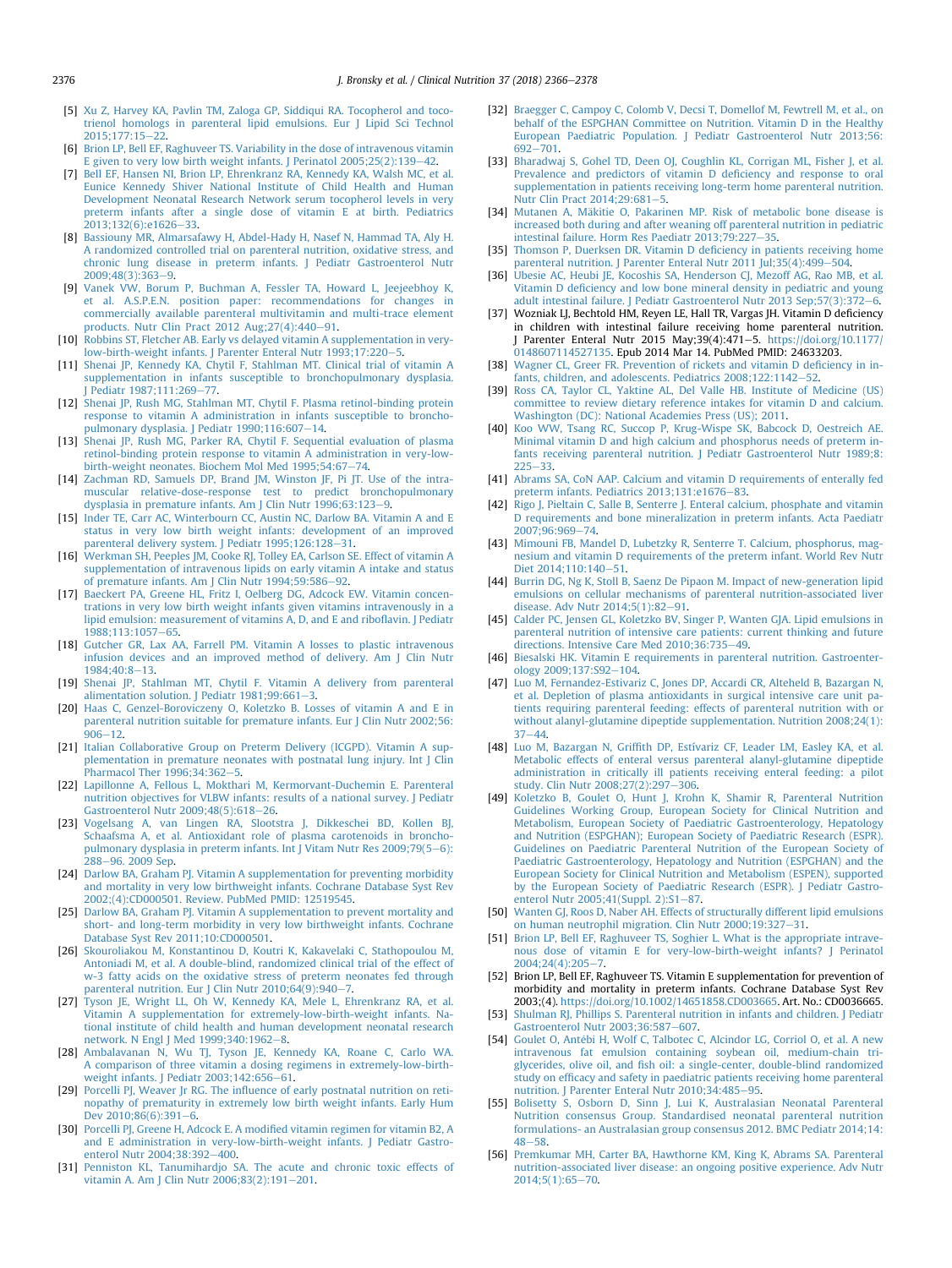- <span id="page-11-0"></span>[57] [Hasanoglu A, Dalgiç N, Tümer L, Atalay Y, Cinasal G, Biberoglu G, et al. Free](http://refhub.elsevier.com/S0261-5614(18)31170-1/sref57) [oxygen radical-induced lipid peroxidation and antioxidant in infants](http://refhub.elsevier.com/S0261-5614(18)31170-1/sref57) [receiving total parenteral nutrition. Prostaglandins Leukot Essent Fatty Acids](http://refhub.elsevier.com/S0261-5614(18)31170-1/sref57)  $2005;73(2):99-102.$  $2005;73(2):99-102.$  $2005;73(2):99-102.$  $2005;73(2):99-102.$
- [58] Finer NN, Peters KL, Hayek Z, Merkel CL, Vitamin E and necrotizing entero[colitis. Pediatrics 1984;73:387](http://refhub.elsevier.com/S0261-5614(18)31170-1/sref58)-[93](http://refhub.elsevier.com/S0261-5614(18)31170-1/sref58).
- [59] [Johnson L, Quinn GE, Abbasi S, Otis C, Goldstein D, Sacks L, et al. Effect of](http://refhub.elsevier.com/S0261-5614(18)31170-1/sref59) [sustained pharmacologic vitamin E levels on incidence and severity of reti](http://refhub.elsevier.com/S0261-5614(18)31170-1/sref59)[nopathy of prematurity: a controlled clinical trial. J Pediatr 1989;114:](http://refhub.elsevier.com/S0261-5614(18)31170-1/sref59)  $827 - 38$  $827 - 38$  $827 - 38$
- [60] Vlaardingerbroek H, Van Goudoever JB. Intravenous lipids in preterm infants: impact on laboratory and clinical outcomes and long-term consequences. Works Rev Nutr Diet 2015:112:71-80. <https://doi.org/10.1159/000365459>.
- [61] [Deshpande G, Simmer K, Deshmukh M, Mori TA, Croft KD, Kristensen J. Fish](http://refhub.elsevier.com/S0261-5614(18)31170-1/sref61) [Oil \(SMOFlipid\) and olive oil lipid \(Clinoleic\) in very preterm neonates.](http://refhub.elsevier.com/S0261-5614(18)31170-1/sref61)  $\sim$  Pediatr Gastroenterol Nutr 2014:58(2):177–[82.](http://refhub.elsevier.com/S0261-5614(18)31170-1/sref61)
- [62] [Deshpande GC, Simmer K, Mori T, Croft K. Parenteral lipid emulsions based](http://refhub.elsevier.com/S0261-5614(18)31170-1/sref62) on olive oil compared with soybean oil in preterm  $\langle$  -28 weeks' gestation) [neonates: a randomized controlled trial. J Pediatr Gastroenterol Nutr](http://refhub.elsevier.com/S0261-5614(18)31170-1/sref62) 2009:49(5):619-[25](http://refhub.elsevier.com/S0261-5614(18)31170-1/sref62).
- [63] [Klek S, Chambrier C, Singer P, Rubin M, Bowling T, Staun M, et al. Four-week](http://refhub.elsevier.com/S0261-5614(18)31170-1/sref63) [parenteral nutrition using a third generation lipid emulsion \(SMOFlipid\)-a](http://refhub.elsevier.com/S0261-5614(18)31170-1/sref63) [double-blind, randomised, multicentre study un adults. Clin Nutr 2013;32:](http://refhub.elsevier.com/S0261-5614(18)31170-1/sref63)  $224 - 31$  $224 - 31$  $224 - 31$
- [64] [Le HD, de Meijer VE, Robison EM, Zurakowski D, Potemkin AK, Arsenault DA,](http://refhub.elsevier.com/S0261-5614(18)31170-1/sref64) et al. Parenteral fi[sh-oil-based lipid emulsion improves fatty acid pro](http://refhub.elsevier.com/S0261-5614(18)31170-1/sref64)files and [lipids in parenteral nutrition-dependent children. Am J Clin Nutr 2011;94\(3\):](http://refhub.elsevier.com/S0261-5614(18)31170-1/sref64)  $749 - 58$  $749 - 58$  $749 - 58$
- [65] [Grimm H, Mertes N, Goeters C, Schlotzer E, Mayer K, Grimminger F, et al.](http://refhub.elsevier.com/S0261-5614(18)31170-1/sref65) [Improved fatty acid and leukotriene pattern with a novel lipid emulsion in](http://refhub.elsevier.com/S0261-5614(18)31170-1/sref65) [surgical patients. Eur J Nutr 2006;45:55](http://refhub.elsevier.com/S0261-5614(18)31170-1/sref65)-[60.](http://refhub.elsevier.com/S0261-5614(18)31170-1/sref65)
- [66] [Kabi Fresenius. Intralipid](http://refhub.elsevier.com/S0261-5614(18)31170-1/sref66)®. 2013.
- [67] [Clinical Nutrition and B. Braun. Lipofundin; 2014](http://refhub.elsevier.com/S0261-5614(18)31170-1/sref67).
- [68] [Kabi Fresenius. Nutri info. 2010.](http://refhub.elsevier.com/S0261-5614(18)31170-1/sref68)
- [69] [Baxter. ClinOleic. 2004](http://refhub.elsevier.com/S0261-5614(18)31170-1/sref69).
- [70] Lehner F, Demmelmair H, Röschinger W, Decsi T, Szász M, Adamovih K, et al. [Metabolic effects of intravenous LCT or MCT/LCT lipid emulsions in preterm](http://refhub.elsevier.com/S0261-5614(18)31170-1/sref70) [infants. J Lipid Res 2006;47\(2\):404](http://refhub.elsevier.com/S0261-5614(18)31170-1/sref70)-[11.](http://refhub.elsevier.com/S0261-5614(18)31170-1/sref70)
- [71] [Delgado Roche L. Oxidative stress: the dark side of soybean-oil-based](http://refhub.elsevier.com/S0261-5614(18)31170-1/sref71) [emulsions used in parenteral nutrition. Oxid Antioxid Med Sci 2012;1\(1\):](http://refhub.elsevier.com/S0261-5614(18)31170-1/sref71)  $11 - 4$  $11 - 4$
- [72] [Elmadfa I, Bosse W. Vitamin-E-Bedarf. In: Vitamin E, Eigenschaften, editors.](http://refhub.elsevier.com/S0261-5614(18)31170-1/sref72) [Wirkungsweise und therapeutische Bedeutung. Stuttgart, Germany: Wis](http://refhub.elsevier.com/S0261-5614(18)31170-1/sref72)[senschaftliche Verlagsgesellschaft; 1985. p. 211](http://refhub.elsevier.com/S0261-5614(18)31170-1/sref72)-[22.](http://refhub.elsevier.com/S0261-5614(18)31170-1/sref72)
- [73] [Laviano A, Rossi Fanelli F. Lipid emulsions in parenteral nutrition: does one](http://refhub.elsevier.com/S0261-5614(18)31170-1/sref73) size fi[ts all? S Afr J Clin Nutr 2010;23\(1 Suppl.\):S8](http://refhub.elsevier.com/S0261-5614(18)31170-1/sref73)-[10.](http://refhub.elsevier.com/S0261-5614(18)31170-1/sref73)
- [74] [Tomsits E, Pataki M, T](http://refhub.elsevier.com/S0261-5614(18)31170-1/sref74)ö[lgyesi A, Fekete G, Rischak K, Szoll](http://refhub.elsevier.com/S0261-5614(18)31170-1/sref74)ár L. Safety and effi[cacy of a lipid emulsion containing a mixture of soybean oil, medium](http://refhub.elsevier.com/S0261-5614(18)31170-1/sref74)chain triglycerides, olive oil, and fi[sh oil: a randomised, double-blind clin](http://refhub.elsevier.com/S0261-5614(18)31170-1/sref74)[ical trial in premature infants requiring parenteral nutrition. J Pediatr Gas](http://refhub.elsevier.com/S0261-5614(18)31170-1/sref74)[troenterol Nutr 2010;51\(4\):514](http://refhub.elsevier.com/S0261-5614(18)31170-1/sref74)-[21](http://refhub.elsevier.com/S0261-5614(18)31170-1/sref74).
- [75] [Wichmann MW, Thul P, Czarnetzki HD, Morlion BJ, Kemen M, Jauch KW.](http://refhub.elsevier.com/S0261-5614(18)31170-1/sref75) [Valuation of clinical safety and bene](http://refhub.elsevier.com/S0261-5614(18)31170-1/sref75)ficial effects of a fish oil containing lipid [emulsion \(Lipoplus, MLF541\): data from a prospective, randomized, multi](http://refhub.elsevier.com/S0261-5614(18)31170-1/sref75)centre trial. Crit Care Med  $2007;35(3):700-6$  $2007;35(3):700-6$ .
- [76] [Ant](http://refhub.elsevier.com/S0261-5614(18)31170-1/sref76)é[bi H, Mansoor O, Ferrier C, T](http://refhub.elsevier.com/S0261-5614(18)31170-1/sref76)étégan M, Morvan C, Rangaraj J, [et](http://refhub.elsevier.com/S0261-5614(18)31170-1/sref76) al. Liver [function and plasma antioxidant status in intensive care unit patients](http://refhub.elsevier.com/S0261-5614(18)31170-1/sref76) [requiring total parenteral nutrition: comparison of 2 fat emulsions.](http://refhub.elsevier.com/S0261-5614(18)31170-1/sref76) J Parenter Enteral Nutr  $2004;28;142-8$ .
- [77] [Genton L, Karsegard VL, Dupertuis YM, et al. Tolerance to a lipid emulsion](http://refhub.elsevier.com/S0261-5614(18)31170-1/sref77) [containing a mixture of soybean, olive, coconut and](http://refhub.elsevier.com/S0261-5614(18)31170-1/sref77) fish oil compared with a [standard fat emulsion containing only soybean oil \[abstract 391\]. Clin Nutr](http://refhub.elsevier.com/S0261-5614(18)31170-1/sref77) [2004;23:793](http://refhub.elsevier.com/S0261-5614(18)31170-1/sref77).
- [78] [Zhao Y, Wu Y, Pei J, Chen Z, Wang Q, Xiang B. Safety and ef](http://refhub.elsevier.com/S0261-5614(18)31170-1/sref78)ficacy of parenteral fi[sh oil-containing lipid emulsions in premature neonates. J Pediatr](http://refhub.elsevier.com/S0261-5614(18)31170-1/sref78) [Gastroenterol Nutr 2015 Jun;60\(6\):708](http://refhub.elsevier.com/S0261-5614(18)31170-1/sref78)-[16. A Meta-Analysis of Randomized](http://refhub.elsevier.com/S0261-5614(18)31170-1/sref78) [Controlled Trials. JPGN; 2015 \[Epub ahead for print\]](http://refhub.elsevier.com/S0261-5614(18)31170-1/sref78).
- [79] [Cano NJM, Saingra Y, Dupuy AM, Lorec-Penet AM, Portugal H, Lairon D, et al.](http://refhub.elsevier.com/S0261-5614(18)31170-1/sref79) [Intradialytic parenteral nutrition: comparison of olive oil versus soybean oil](http://refhub.elsevier.com/S0261-5614(18)31170-1/sref79)based lipid emulsions. Br J Nutr  $2006;95(1):152-9$ .
- [80] Göbel Y, Koletzko B, Böhles HJ, ENgelsberger I, Forget D, Le Brun A, et al. [Parenteral fat emulsions based on olive and soybean oils: a randomized](http://refhub.elsevier.com/S0261-5614(18)31170-1/sref80) [clinical trial in preterm infants. J Pediatr Gastroenterol Nutr 2003;37\(2\):](http://refhub.elsevier.com/S0261-5614(18)31170-1/sref80)  $161 - 7.$  $161 - 7.$  $161 - 7.$  $161 - 7.$
- [81] [Lavine JE, Schwimmer JB, Van Natta ML, Molleston JP, Murray KF,](http://refhub.elsevier.com/S0261-5614(18)31170-1/sref81) [Rosenthal P, et al. Treatment of non-alcoholic fatty liver disease in children:](http://refhub.elsevier.com/S0261-5614(18)31170-1/sref81) TONIC trial design. Contemp Clin Trials  $2010;31:62-70$ .
- [82] [Sanyal AJ, Chalasani N, Kowdley KV, McCullough A, Diehl AM, Bass NM, et al.](http://refhub.elsevier.com/S0261-5614(18)31170-1/sref82) [Pioglitazone, vitamin E, or placebo for nonalcoholic steatohepatitis. N Engl J](http://refhub.elsevier.com/S0261-5614(18)31170-1/sref82) [Med 2010;362:1675](http://refhub.elsevier.com/S0261-5614(18)31170-1/sref82)-[85.](http://refhub.elsevier.com/S0261-5614(18)31170-1/sref82)
- [83] [Ng K, Stoll B, Chacko S, Saenz de Pipaon M, Lauridsen C, Gray M, et al.](http://refhub.elsevier.com/S0261-5614(18)31170-1/sref83) [Vitamin E in new-generation lipid emulsions protects against parenteral](http://refhub.elsevier.com/S0261-5614(18)31170-1/sref83) [nutrition-associated liver disease in parenteral nutrition-fed preterm pigs.](http://refhub.elsevier.com/S0261-5614(18)31170-1/sref83) J Parenter Enteral Nutr 2016 Jul; 40(5): 656-[71. JPEN J Parenter Enteral Nutr.](http://refhub.elsevier.com/S0261-5614(18)31170-1/sref83) [2015 Jan 16. pii: 0148607114567900. \[Epub ahead of print\]](http://refhub.elsevier.com/S0261-5614(18)31170-1/sref83).
- [84] [Kabi Fresenius. Vitalipid N](http://refhub.elsevier.com/S0261-5614(18)31170-1/sref84)® infant and adult. 2010.
- [85] Hospira, Inc. M.V.I. Pediatric®[. Multi-vitamin for infusion. 2007.](http://refhub.elsevier.com/S0261-5614(18)31170-1/sref85)
- [86] [Wu J, Tang Q, Feng Y, Huang J, Tao Y, Wang Y, et al. Nutrition assessment in](http://refhub.elsevier.com/S0261-5614(18)31170-1/sref86) [children with short bowel syndrome weaned off parenteral nutrition: a long](http://refhub.elsevier.com/S0261-5614(18)31170-1/sref86)term follow-up study. J Pediatr Surg  $2007;42(8);1372-6$  $2007;42(8);1372-6$ .
- [87] [Kumar D, Greer FR, Super DM, Suttie JW, Moore JJ. Vitamin K status of](http://refhub.elsevier.com/S0261-5614(18)31170-1/sref87) [premature infants: implications for current recommendations. Pediatrics](http://refhub.elsevier.com/S0261-5614(18)31170-1/sref87) [2001;108:1117](http://refhub.elsevier.com/S0261-5614(18)31170-1/sref87)e[22](http://refhub.elsevier.com/S0261-5614(18)31170-1/sref87).
- [88] [American Academy of Pediatrics Con. Nutritional needs of preterm infants.](http://refhub.elsevier.com/S0261-5614(18)31170-1/sref88) [Pediatric Nutrition Handbook. Elk Grove village. 1998. p. 55](http://refhub.elsevier.com/S0261-5614(18)31170-1/sref88)-[87](http://refhub.elsevier.com/S0261-5614(18)31170-1/sref88).
- [89] [FAO, WHO. Vitamin K. In: Nantel G, Tontisirin K, editors. Human mineral](http://refhub.elsevier.com/S0261-5614(18)31170-1/sref89) [and vitamin requirements. Rome: Food and Nutrition Division FAO; 2001.](http://refhub.elsevier.com/S0261-5614(18)31170-1/sref89) [p. 133](http://refhub.elsevier.com/S0261-5614(18)31170-1/sref89)-[50.](http://refhub.elsevier.com/S0261-5614(18)31170-1/sref89)
- [90] [Shearer MJ. Vitamin K in parenteral nutrition. Gastroenterology 2009;137\(5](http://refhub.elsevier.com/S0261-5614(18)31170-1/sref90)  $Sunpl.$ ): $$105-18$  $$105-18$ .
- [91] Shearer MJ. Vitamin K defi[ciency bleeding \(VKDB\) in early infancy. Blood Rev](http://refhub.elsevier.com/S0261-5614(18)31170-1/sref91)  $2009.23.49 - 59$
- [92] [Clarke P. Vitamin K prophylaxis for preterm infants. Early Hum Dev](http://refhub.elsevier.com/S0261-5614(18)31170-1/sref92)  $2010:86$  $2010:86$ (Suppl. 1):17-20.
- [93] Mihatsch WA, Braegger C, Bronsky J, Campoy C, Domellöf M, Fewtrell M, et al. Prevention of vitamin K defi[ciency bleeding in newborn infants: a](http://refhub.elsevier.com/S0261-5614(18)31170-1/sref93) [position paper by the ESPGHAN committee on nutrition prevention of](http://refhub.elsevier.com/S0261-5614(18)31170-1/sref93) vitamin K defi[ciency bleeding \(VKDB\) in newborn infants: a commentary by](http://refhub.elsevier.com/S0261-5614(18)31170-1/sref93) [the ESPGHAN committee on nutrition. J Pediatr Gastroenterol Nutr 2016](http://refhub.elsevier.com/S0261-5614(18)31170-1/sref93)  $Jul; 63(1): 123-9.$  $Jul; 63(1): 123-9.$  $Jul; 63(1): 123-9.$
- [94] [Friel JK, Bessie JC, Belkhode SL, Edgecombe C, Steele-Rodway M, Downton G,](http://refhub.elsevier.com/S0261-5614(18)31170-1/sref94) et al. Thiamine, ribofl[avin, pyridoxine, and vitamin C status in premature](http://refhub.elsevier.com/S0261-5614(18)31170-1/sref94) [infants receiving parenteral and enteral nutrition. J Pediatr Gastroenterol](http://refhub.elsevier.com/S0261-5614(18)31170-1/sref94)  $N$ utr  $2001:33:64-9$  $2001:33:64-9$
- [95] [Greene HL, Smith R, Pollack P, Murrell J, Caudill M, Swift L. Intravenous vi](http://refhub.elsevier.com/S0261-5614(18)31170-1/sref95)tamins for verylow- birth-weight infants. J Am Coll Nutr  $1991;10:281-8$  $1991;10:281-8$  $1991;10:281-8$ .
- [96] [Porcelli PJ, Adcock EW, DelPaggio D, Swift LL, Greene HL. Plasma and urine](http://refhub.elsevier.com/S0261-5614(18)31170-1/sref96) ribofl[avin and pyridoxine concentrations in enterally fed very low- birth](http://refhub.elsevier.com/S0261-5614(18)31170-1/sref96)[weight neonates. J Pediatr Gastroenterol Nutr 1996;23:141](http://refhub.elsevier.com/S0261-5614(18)31170-1/sref96)-[6.](http://refhub.elsevier.com/S0261-5614(18)31170-1/sref96)
- [97] [Greene HL, Smith LJ. Water-soluble vitamins: C, B1, B12, B6, niacin, pan](http://refhub.elsevier.com/S0261-5614(18)31170-1/sref97)[tothenic acid, and biotin. In: Tsang RC, Lucas A, Uauy RD, Zlotkin S, editors.](http://refhub.elsevier.com/S0261-5614(18)31170-1/sref97) [Nutritional needs of the preterm infant. Baltimore: Williams](http://refhub.elsevier.com/S0261-5614(18)31170-1/sref97) & [Wilkins;](http://refhub.elsevier.com/S0261-5614(18)31170-1/sref97) [1993. p. 121](http://refhub.elsevier.com/S0261-5614(18)31170-1/sref97)-[33.](http://refhub.elsevier.com/S0261-5614(18)31170-1/sref97)
- [98] [Silvers KM, Sluis KB, Darlow BA, McGill F, Stocker R, Winterbourn CC.](http://refhub.elsevier.com/S0261-5614(18)31170-1/sref98) [Limiting light-induced lipid peroxidation and vitamin loss in infant paren](http://refhub.elsevier.com/S0261-5614(18)31170-1/sref98)[teral nutrition by adding multivitamin preparations to intralipid. Acta](http://refhub.elsevier.com/S0261-5614(18)31170-1/sref98) Pediatr 2001:90:242-[9.](http://refhub.elsevier.com/S0261-5614(18)31170-1/sref98)
- [99] [Silvers KM, Darlow BA, Winterbourn CC. Lipid peroxide and hydrogen](http://refhub.elsevier.com/S0261-5614(18)31170-1/sref99) [peroxide formation in parenteral nutrition solutions containing multivita](http://refhub.elsevier.com/S0261-5614(18)31170-1/sref99)[mins. J Parenter Enteral Nutr 2001;25:14](http://refhub.elsevier.com/S0261-5614(18)31170-1/sref99)-7
- [100] [Ribeiro DO, Pinto DC, Lima LM, Volpato NM, Cabral LM, de Sousa VP.](http://refhub.elsevier.com/S0261-5614(18)31170-1/sref100) [Chemical stability study of vitamins thiamine, ribo](http://refhub.elsevier.com/S0261-5614(18)31170-1/sref100)flavin, pyridoxine and [ascorbic acid in parenteral nutrition for neonatal use. Nutr J 2011;10:47](http://refhub.elsevier.com/S0261-5614(18)31170-1/sref100).
- [101] [Berger MM. Vitamin C requirements in parenteral nutrition. Gastroenter](http://refhub.elsevier.com/S0261-5614(18)31170-1/sref101)[ology 2009 Nov;137\(5 Suppl.\):S70](http://refhub.elsevier.com/S0261-5614(18)31170-1/sref101)-[8](http://refhub.elsevier.com/S0261-5614(18)31170-1/sref101).
- [102] [Moore MC, Greene HL, Phillips B, Franck L, Shulman RJ, Murrell JE, et al.](http://refhub.elsevier.com/S0261-5614(18)31170-1/sref102) [Evaluation of a pediatric multiple vitamin preparation for total parenteral](http://refhub.elsevier.com/S0261-5614(18)31170-1/sref102) [nutrition in infants and children. I. Blood levels of water-soluble vitamins.](http://refhub.elsevier.com/S0261-5614(18)31170-1/sref102) [Pediatrics 1986;77:530](http://refhub.elsevier.com/S0261-5614(18)31170-1/sref102)-[8.](http://refhub.elsevier.com/S0261-5614(18)31170-1/sref102)
- [103] [Bass W, Malati N, Castle M. Evidence for the safety of ascorbic acid admin](http://refhub.elsevier.com/S0261-5614(18)31170-1/sref103)[istration to the premature infant. Am J Perinatol 1998;15:133](http://refhub.elsevier.com/S0261-5614(18)31170-1/sref103)-[40](http://refhub.elsevier.com/S0261-5614(18)31170-1/sref103).
- [104] [Darlow BA, Buss H, McGill F, Fletcher L, Graham P, Winterbourn CC. Vitamin](http://refhub.elsevier.com/S0261-5614(18)31170-1/sref104) [C supplementation in very preterm infants: a randomised controlled trial.](http://refhub.elsevier.com/S0261-5614(18)31170-1/sref104) [Arch Dis Child Fetal Neonatal Ed 2005 Mar;90\(2\):F117](http://refhub.elsevier.com/S0261-5614(18)31170-1/sref104)-[22](http://refhub.elsevier.com/S0261-5614(18)31170-1/sref104).
- [105] [Lange R, Erhard J, Eigler FW, et al. Lactic acidosis from thiamine de](http://refhub.elsevier.com/S0261-5614(18)31170-1/sref105)ficiency [during parenteral nutrition in a two-year-old boy. Eur J Pediatr Surg 1992;2:](http://refhub.elsevier.com/S0261-5614(18)31170-1/sref105)  $241 - 4$  $241 - 4$
- [106] [Xin Y, Wan DH, Chu Q, Li AM, Gao XJ. Severe sepsis as an initial presentation](http://refhub.elsevier.com/S0261-5614(18)31170-1/sref106) [in children with Wernicke' s encephalopathy: report of a case and literature](http://refhub.elsevier.com/S0261-5614(18)31170-1/sref106) [review. Source Zhonghua Erke Zazhi 2011;49\(8\):612](http://refhub.elsevier.com/S0261-5614(18)31170-1/sref106)-[6.](http://refhub.elsevier.com/S0261-5614(18)31170-1/sref106)
- [107] [Thauvin-Robinet C, Faivre L, Barbier ML, Chevret L, Bourgeois J, Netter JC,](http://refhub.elsevier.com/S0261-5614(18)31170-1/sref107) [et al. Severe lactic acidosis and acute thiamin de](http://refhub.elsevier.com/S0261-5614(18)31170-1/sref107)ficiency: a report of 11 [neonates with unsupplemented total parenteral nutrition. J Inherit Metab](http://refhub.elsevier.com/S0261-5614(18)31170-1/sref107) Dis  $2004;27(5):700-4$  $2004;27(5):700-4$  $2004;27(5):700-4$ .
- [108] [Han JW, Lim S, Shin HS, Park HJ, Jung WJ, Kwon SY, et al. Two cases of](http://refhub.elsevier.com/S0261-5614(18)31170-1/sref108) [Wernicke's encephalopathy in young age patients receiving allogeneic he](http://refhub.elsevier.com/S0261-5614(18)31170-1/sref108)[matopoietic stem cell transplantation. Yonsei Med J 2012 Sep;53\(5\):](http://refhub.elsevier.com/S0261-5614(18)31170-1/sref108)  $1049 - 53$  $1049 - 53$  $1049 - 53$ .
- [109] [Greenspon J, Perrone EE, Alaish SM. Shoshin beriberi mimicking central line](http://refhub.elsevier.com/S0261-5614(18)31170-1/sref109) [sepsis in a child with short bowel syndrome. World J Pediatr 2010 Nov;6\(4\):](http://refhub.elsevier.com/S0261-5614(18)31170-1/sref109)  $366 - 8$  $366 - 8$ .
- [110] [Masumoto K, Esumi G, Teshiba R, Nagata K, Nakatsuji T, Nishimoto Y, et al.](http://refhub.elsevier.com/S0261-5614(18)31170-1/sref110) [Need for thiamine in peripheral parenteral nutrition after abdominal surgery](http://refhub.elsevier.com/S0261-5614(18)31170-1/sref110) [in children. J Parenter Enteral Nutr 2009 Jul](http://refhub.elsevier.com/S0261-5614(18)31170-1/sref110)-Aug;  $33(4)$ :  $417-22$ .
- [111] [Becker K, Wilkinson AR. Flavin adenine dinucleotide levels in erythrocytes of](http://refhub.elsevier.com/S0261-5614(18)31170-1/sref111) [very low birth weight infants under vitamin supplementation. Biol Neonate](http://refhub.elsevier.com/S0261-5614(18)31170-1/sref111) [1993;63:80](http://refhub.elsevier.com/S0261-5614(18)31170-1/sref111)-[5](http://refhub.elsevier.com/S0261-5614(18)31170-1/sref111).
- [112] [Porcelli PJ, Greene HL, Adcock EW. Retinol \(vitamin A\) and ribo](http://refhub.elsevier.com/S0261-5614(18)31170-1/sref112)flavin [\(vitamin B2\) administration and metabolism in very low birth weight in](http://refhub.elsevier.com/S0261-5614(18)31170-1/sref112)[fants. Semin Perinatol 1992;16:170](http://refhub.elsevier.com/S0261-5614(18)31170-1/sref112)-[80](http://refhub.elsevier.com/S0261-5614(18)31170-1/sref112).